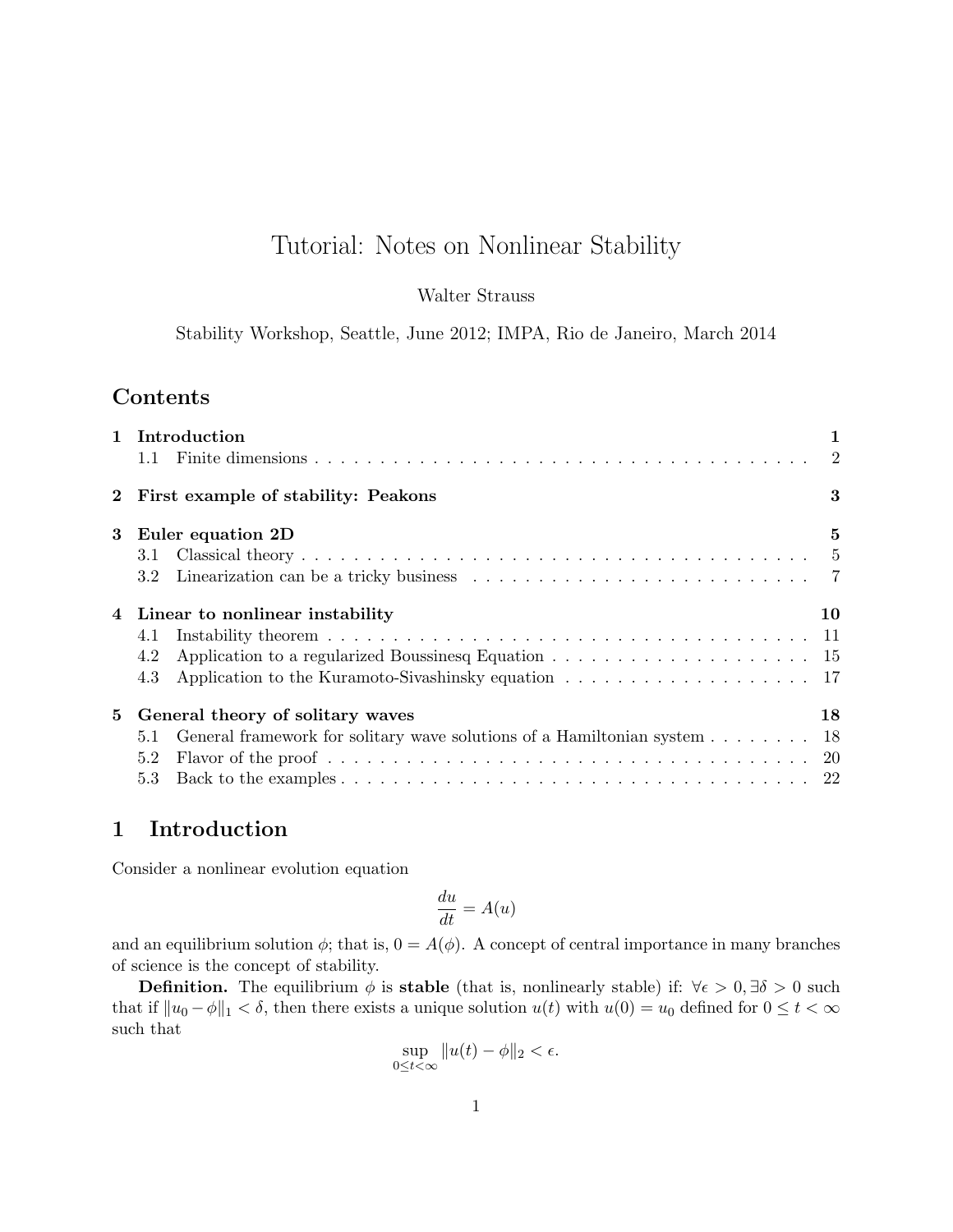It is unstable if it is not stable.

The definition may be very sensitive to the norms  $\|\ldots\|_1$  and  $\|\ldots\|_2$  as well as to the space in which  $u(\cdot)$  exists! If X is a Banach space, we define stability in X to mean that X is chosen in all three places. The definition must be modified for non-equilibrium solutions such as traveling waves (orbital stability). The definition must be modified in case some solutions do not exist for all time.

In case an orbit is unstable, a deep question is the following. What happens to it as  $t \to +\infty$ ? Does it blow up? Does it converge to another equilibrium?

#### Linearization.

Definition. Consider the linear equation

$$
\frac{dv}{dt} = Lv \qquad \text{where} \ \ L = A'(\phi).
$$

The equilibrium  $\phi$  is **linearly stable** if:  $\forall \epsilon > 0$ ,  $\exists \delta > 0$  such that

$$
\text{if } \|v(0)\|_1 < \delta, \text{ then } \sup_{0 \le t < \infty} \|v(t)\|_2 < \epsilon.
$$

Again the definition depends on the norms! Why is linearization relevant to nonlinear stability? We introduce the notation  $w = u - \phi$  for the difference between a solution and the equilibrium. In terms of  $w$ , equation (1) can be written as

$$
\frac{dw}{dt} = Lw + F(w)
$$

where  $L = A'(\phi)$  and  $F(w) = O(|w|^2)$  formally. The idea is that so long as  $w(t)$  remains very small, the nonlinear part  $F(w)$  is negligible. The mathematical problem is to investigate whether or not  $w(t)$  remains small. Our basic theme is the question: Can we prove nonlinear (in)stability directly? Or does linear (in)stability imply nonlinear (in)stability? In what norms?

**Example.** Consider the PDE  $u_t = xu_x + u^2$  for  $x \in \mathbb{R}$  and its equilibrium solution  $\phi = 0$ . Consider solutions that vanish in some manner as  $|x| \to \infty$ . Its linearized equation  $v_t = xv_x$  satisfies  $\int v^2 dx = ce^{-t}$ . This comes from multiplying by v and integrating. Hence it is linearly stable in the  $L^2$  norm. Nevertheless the solutions of the nonlinear PDE blow up (in particular, at  $x = 0$ ). This example shows how carefully the norms have to be chosen!

## 1.1 Finite dimensions

All norms are equivalent.

**Theorem 1.1.** Let  $A(\phi) = 0$ . Assume that A is of class  $C^1$ . If all the eigenvalues of L are in the open left half-plane  $Re\lambda < 0$ , then  $\phi$  is nonlinearly stable.

*Proof.* Say  $X = \mathbb{R}^m$ . Let  $\lambda_1, \lambda_2, \ldots$  be the eigenvalues of L. There might be multiplicities. Let  $max_j \lambda_j < -\alpha < 0$ . Then there is a constant C such that the exponential matrix satisfies

$$
||e^{Lt}|| \le Ce^{-\alpha t} \quad \forall t \ge 0.
$$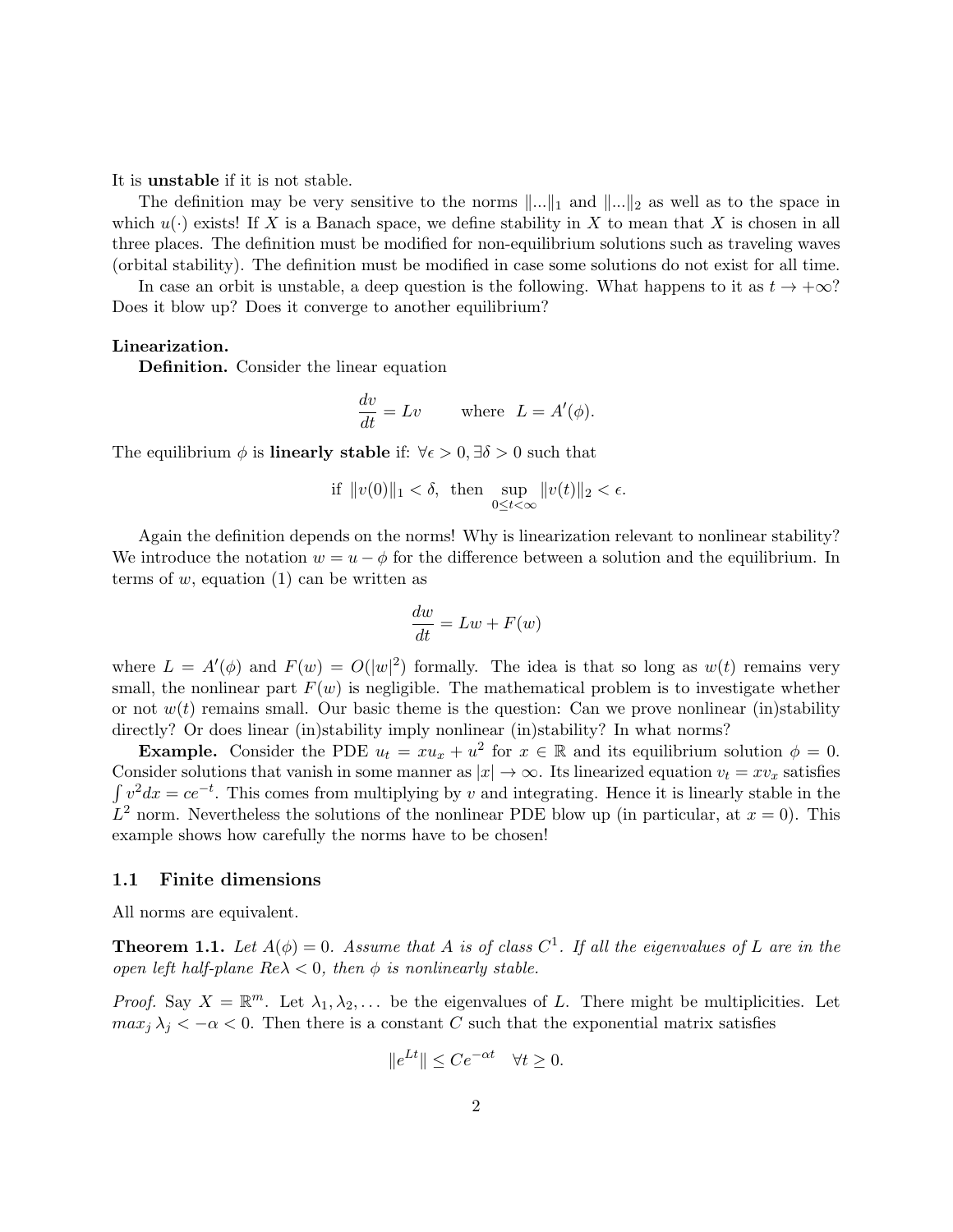Then we have  $d(u - \phi)/dt = L(u - \phi) + F(u) - F(\phi)$ , so that

$$
u(t) - \phi = e^{Lt}[u(0) - \phi] + \int_0^t e^{L(t-s)} [F(u(s)) - F(\phi)] ds
$$

and

$$
|u(t) - \phi| \le Ce^{-\alpha t} |u(0) - \phi| + C \int_0^t e^{-\alpha(t-s)} |F(u(s)) - F(\phi)| ds.
$$

Let  $|u(0) - \phi| < \delta$  and

$$
T = \sup\{r : u \in C([0, r]; X), |u(t) - \phi| < 2C\delta e^{-\alpha t}, \ \forall t \in [0, r]\}.
$$

If  $\delta$  is sufficiently small, then

$$
|F(u(s)) - F(\phi)| \le C_1 |u(s) - \phi|^2 \le C_1 \{ 2C\delta e^{-\alpha s} \}^2 \quad \forall s \in [0, T).
$$

Thus for  $0 \le t < T$  we have

$$
|u(t) - \phi| \le Ce^{-\alpha t} \delta + 4C_1 C^3 \delta^2 e^{-\alpha t} \int_0^t e^{-\alpha s} ds \le \{ C\delta + 4C_1 C^3 \alpha^{-1} \delta^2 \} e^{-\alpha t}.
$$

Choosing  $\delta$  sufficiently small, the last expression is less than  $2C\delta e^{-\alpha t}$ . Given any  $\epsilon > 0$ , we also choose  $\delta < \epsilon(2C)^{-1}$  so that the last expression is less than  $\epsilon$ . Thus  $T = \infty$  and  $|u(t) - \phi| \to 0$  as  $t\to\infty$ .  $\Box$ 

**Theorem 1.2.** If there is an eigenvalue of L in the open right half plane,  $Re\lambda > 0$ , then  $\phi$  is nonlinearly unstable.

*Proof.* Let  $Lv = \lambda v$ ,  $\Re \lambda > 0$ . Let  $\lambda$  have the maximal real part. In general,  $\lambda$  and v are complex:  $v \in \mathbb{C}^m$ . We consider complex-valued solutions. For simplicity take  $\phi = 0$ . Let  $u(0) = \delta v$  for some small  $\delta > 0$ . Write  $du/dt = Lu + (A(u) - Lu)$  or

$$
||u(t) - e^{Lt}\delta v|| \le \int_0^t ||e^{L(t-s)}|| \, ||A(u(s)) - Lu(s)|| ds \le C_\epsilon \int_0^t e^{(\epsilon + Re\lambda)(t-s)} ||u(s)||^2 \, ds.
$$

so long as  $u(t)$  remains close enough to 0. Then show that  $e^{Lt}v = e^{\lambda t}v$  dominates the nonlinear term.  $\Box$ 

**Exercise:** Complete the instability proof. Also prove it for  $\phi \neq 0$  and for real-valued solutions.

**Example:** the harmonic oscillator. Take  $X = \mathbb{R}^2$  and the equation

$$
\frac{du}{dt} = \begin{pmatrix} 0 & 1 \\ -1 & 0 \end{pmatrix} u
$$

Its eigenvalues are  $\pm i$ . This does not provide enough information: nonlinear perturbations can be either stable or unstable!

In this tutorial we will mostly consider dispersive waves, which roughly means that most of the spectrum of  $L$  is imaginary.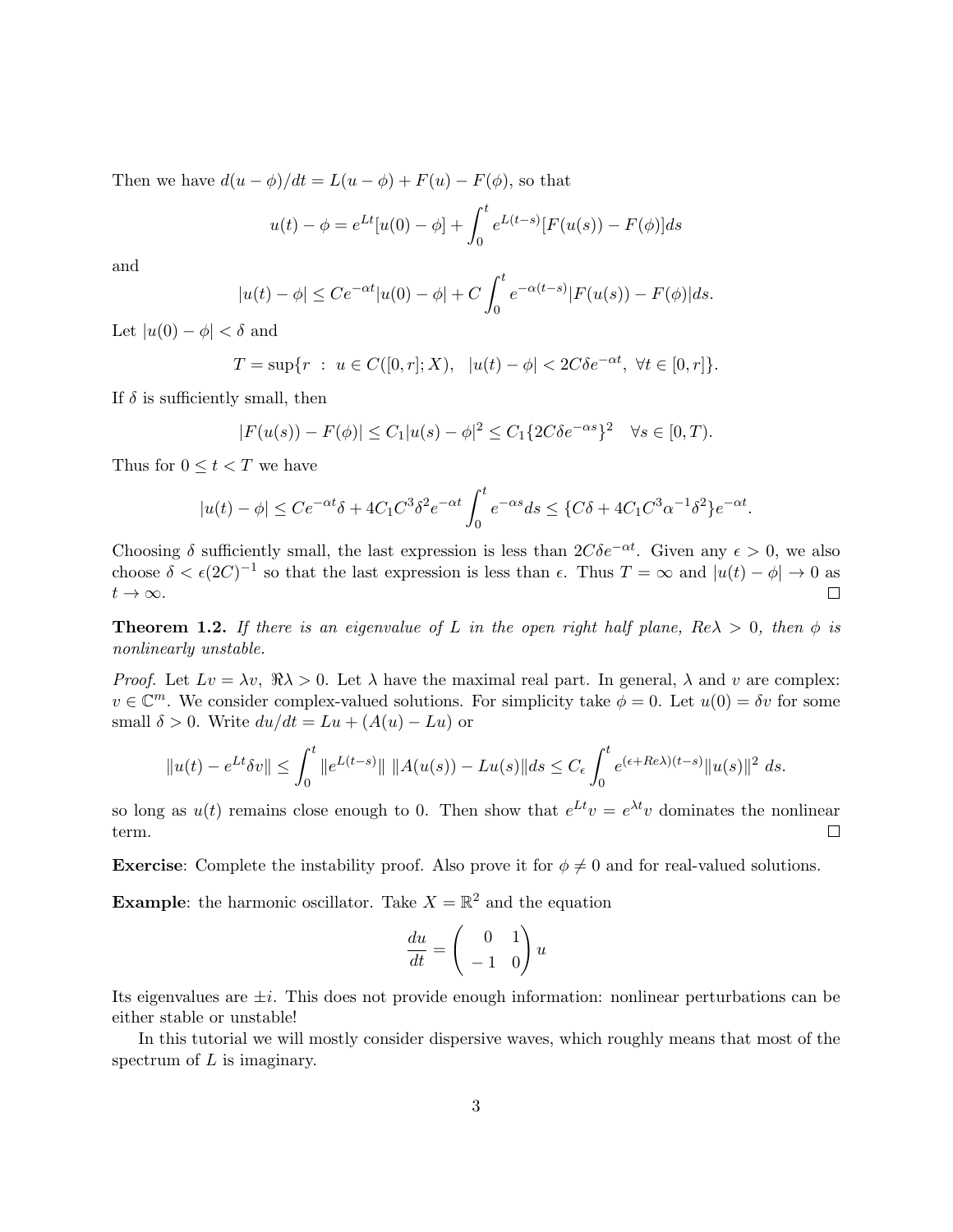## 2 First example of stability: Peakons

We shall see that a fundamental tool for many stability problems is a Liapunov functional, that is, a functional which is monotonically non-increasing  $(in t)$  along all solutions. A special case is an invariant functional (conservation law). (Liapunov functionals typically occur in parabolic PDEs, which have spectra in the left half plane. Invariant functionals typically occur in hyperbolic or dispersive PDEs and are associated with spectra at the origin.)

Here is a weird-looking equation but it has a very simple direct proof of stability using two invariant functionals.

$$
u_t - u_{txx} + 3uu_x = 2u_xu_{xx} + uu_{xxx}
$$
\n(2.1)

"Camassa-Holm equation". Look for a traveling wave solution  $u(x,t) = \phi(x-ct)$ ,  $c = constant$ , decaying at  $\infty$ . Get an ODE. Integrate twice to get  $\phi_x^2 = \phi^2$ . Thus we get the traveling wave solutions ("peakons")

$$
u = ce^{-|x - ct|}, \qquad c > 0.
$$

One should legitimately object to taking 2nd and 3rd derivatives, so let's rewrite the PDE as

$$
u_t + \frac{1}{2}\partial (1 - \partial^2)^{-1} \{3u^2 - 2(uu_x)_x + u_x^2\} = 0
$$

where  $\partial = \partial/\partial x$  and where  $\partial (1 - \partial^2)^{-1}$  is an explicit integral operator. There are many interesting properties of this equation, such as its complete integrability. Another property is that for many of its solutions,  $u_x$  blows up in a finite time  $T = T(u)$ . However, we will concentrate only on the question of stability.

**Theorem 2.1.** The solitary waves are nonlinearly stable in  $H^1(\mathbb{R})$  in the following sense:  $\forall \epsilon > 0, \exists \delta > 0$  such that if  $u \in C([0,T); H^1(\mathbb{R}))$  is a solution of the PDE with  $||u(0) - \phi||_{H^1(\mathbb{R})} < \delta$ , then

$$
\sup_{0\leq t
$$

Lemma 2.2. There are two invariants (independent of time for any solution)

$$
E(u) = \int_{\mathbb{R}} (u^2 + u_x^2) dx, \quad F(u) = \int_{\mathbb{R}} (u^3 + uu_x^2) dx.
$$

We leave the proof as an **exercise**. The calculation is easier if you first verify that the PDE can be written as  $u_t + JF'(u) = 0$  where  $J = \frac{1}{2}\partial (1 - \partial^2)^{-1}$ . 2

In the sequel we may as well take  $c = 1$ . Let  $\phi(x) = e^{-|x|}$  so that  $\phi_x^2 = \phi^2$  and  $\phi - \phi_{xx} = 2\delta$ .

**Lemma 2.3.** For all  $u \in H^1(\mathbb{R})$  and  $\xi \in \mathbb{R}$ ,

$$
E(u - \phi(\cdot - \xi)) = E(u) - E(\phi) + 4(u(\xi) - 1).
$$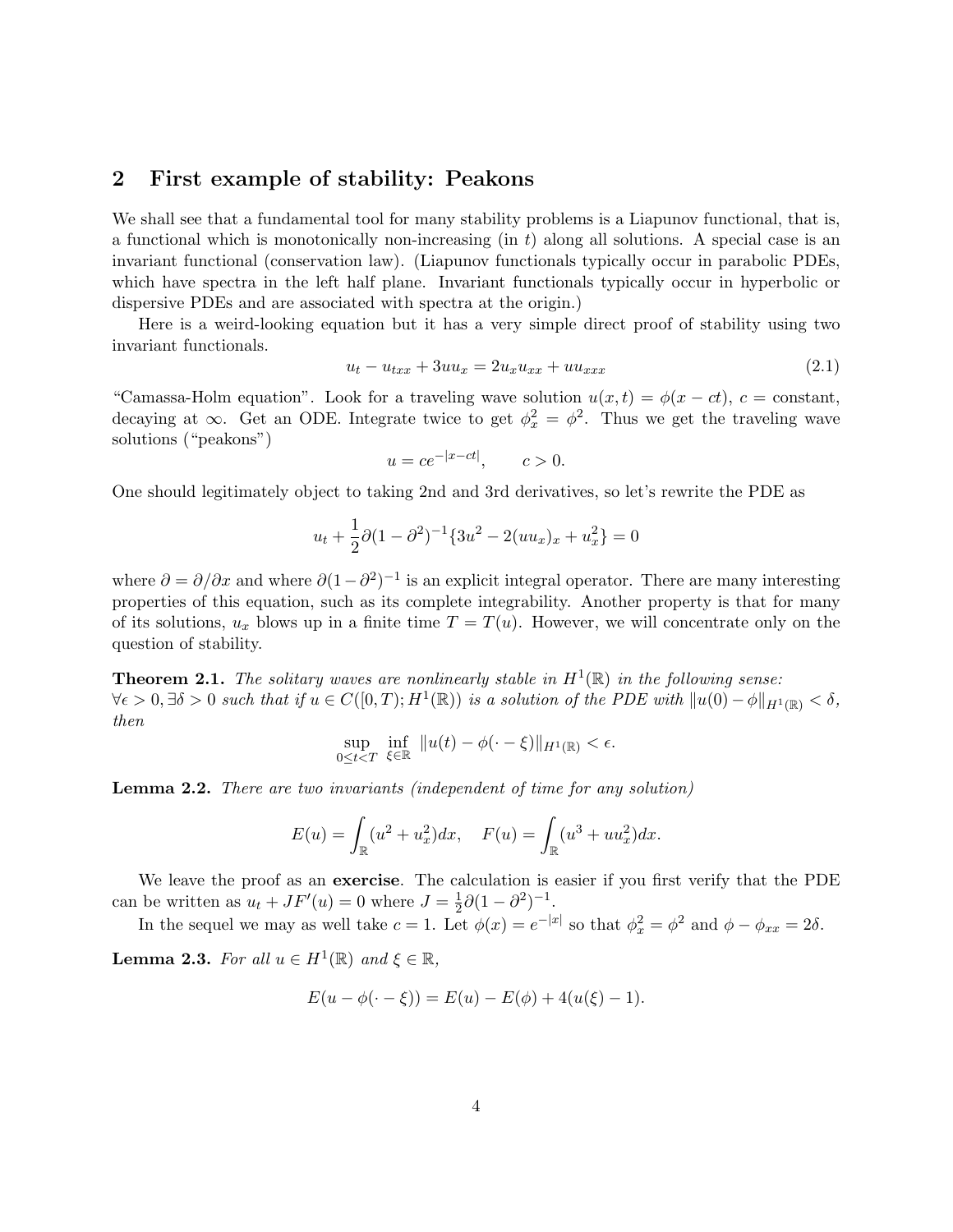Proof.

$$
E(u - \phi) = E(u) + E(\phi) - 2 \int (u_x \phi_x + u\phi) dx
$$
  
=  $E(u) + E(\phi) - 2 \int u(-\phi_{xx} + \phi) dx$   
=  $E(u) - E(\phi) - 4(u(0) - 1)$ 

since  $-\phi_{xx} + \phi = 2\delta$  and  $E(\phi) = 2$  and where we have taken  $\xi = 0$ .

**Lemma 2.4.** Fix  $u \in H^1(\mathbb{R})$  and let  $M(u) = \max_x u(x)$ . Then

$$
F \leq ME - \frac{2}{3}M^3.
$$

*Proof.* Note that  $F \leq ME$  is trivial. Let  $g = u + \text{sign}(x - \xi) u_x$ . Then if  $u(x)$  is maximized at ξ, we calculate  $\int g^2 dx = E(u) - 2M^2(u)$  and  $\int u g^2 dx = F(u) - \frac{4}{3}M^3(u)$ . Therefore  $F - \frac{4}{3}M^3 \leq$  $M \int g^2 dx = ME - 2M^3.$ 

It is interesting that the inequality  $0 \le E - 2M^3$  is identical to the Sobolev inequality in 1D. So among all functions of fixed energy  $E$ , the peakon is the tallest!

**Lemma 2.5.** Fix  $u \in H^1(\mathbb{R})$ . If  $E(u)$  is near  $E(\phi) = 2$ , then  $F(u)$  is near  $F(\phi) = 4/3$ .

We leave the proof as an **exercise**.

**Lemma 2.6.** Fix  $u \in H^1(\mathbb{R})$ . If  $E(u)$  is  $3\delta$ -near 2 and  $F(u)$  is  $5\delta$ -near  $4/3$ , then  $|M(u)-1| \leq 2\sqrt{2}$  $\delta.$ 

*Proof.* We have  $M(u)^3 - \frac{3}{2}M(u)E(u) + \frac{3}{2}F(u) \leq 0$ . Equality occurs when  $u = \phi$ , in which case  $M = 1, E = 2, F = 4/3$ . Look at the graph of the cubic

$$
Q(y) = y^3 - \frac{3}{2}Ey + \frac{3}{2}F = (y-1)^2(y+2)
$$

for  $E = 2, F = 4/3$ . It has a local minimum at  $y = 1$ . If we drop the graph slightly, the value of  $M(u)$  must lie between the two roots near the minimum.  $\Box$ 

Proof of theorem. Let  $\epsilon > 0$  and let  $||u(0) - \phi||_{H^1} < (\epsilon/3)^4 \equiv \delta$ . By Lemma 2.5 applied to  $u(0)$ ,  $E(u)$  is near 2 and  $F(u)$  is near 4/3. By Lemma 2.6 applied to  $u(t)$ ,  $|M(u(t)) - 1| \leq 2\sqrt{\delta}$ . By Lemma 2.3,

$$
||u(t) - \phi(\cdot - \xi(t)||_{H^1}^2 = E(u(t)) - E(\phi) - 4M(u(t)) + 4 \le 3\delta + 4(2\sqrt{\delta}) < \epsilon^2. \qquad \Box
$$

 $\Box$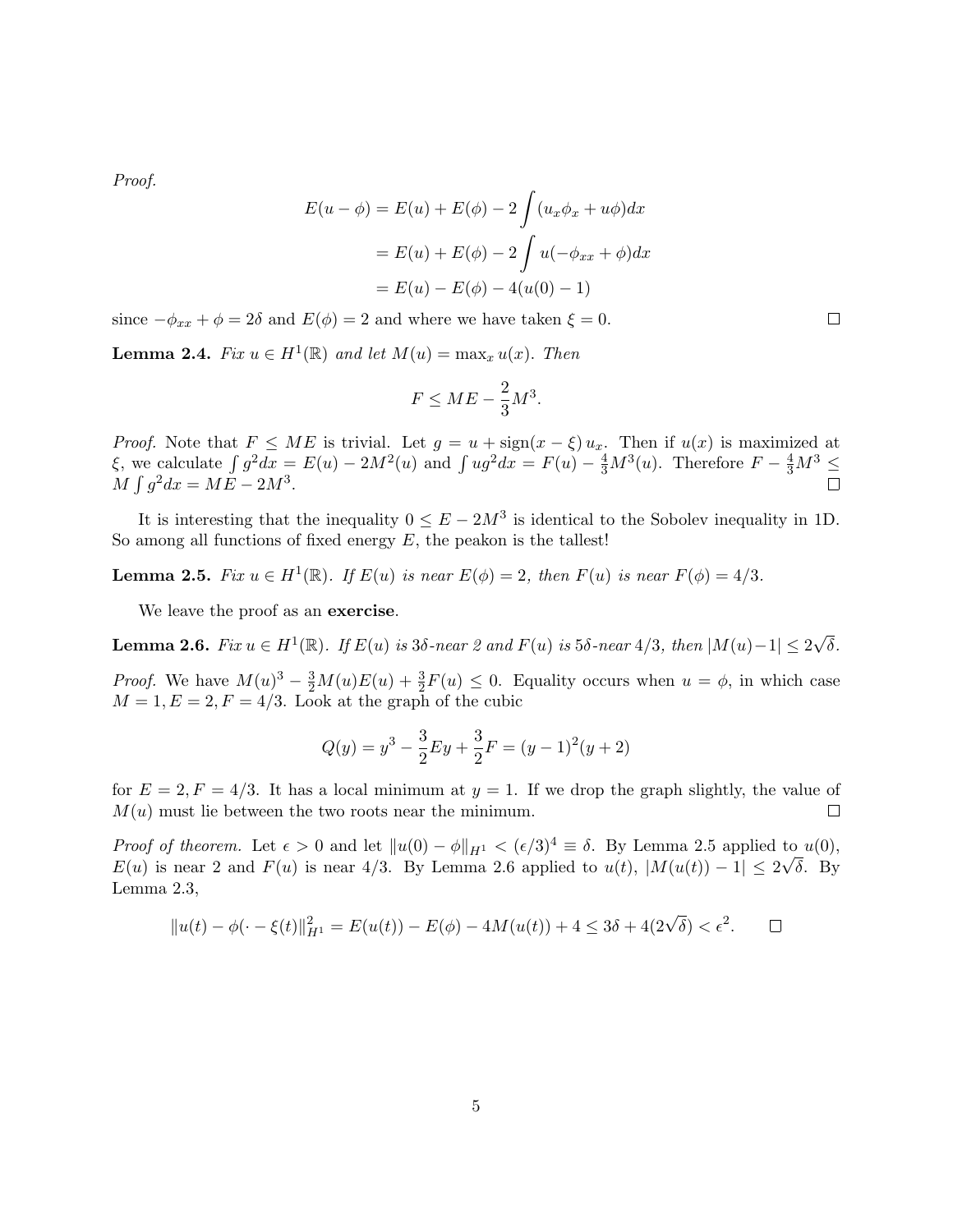## 3 Euler equation 2D

#### 3.1 Classical theory

We consider the Euler equation, derived by Euler about 1750 for an inviscid incompressible fluid in two dimensions. Let  $u$  be the velocity at a point and  $p$  be the pressure. The equations are

$$
\frac{\partial u}{\partial t} + (u \cdot \nabla)u + \nabla p = 0, \quad \nabla \cdot u = 0.
$$

They hold in the region  $\Omega \subset \mathbb{R}^2$  where the fluid is located. The first equation expresses the conservation of momentum and the second the incompressibility. We assume the domain represents a closed impermeable vessel; thus the boundary condition is  $u \cdot n = 0$  where n is the unit outer normal.

Since we have assumed it is two-dimensional, the vorticity is

$$
\omega = \nabla \times u = \partial_x u_2 - \partial_y u_1.
$$

It satisfies

$$
\frac{\partial \omega}{\partial t} + u \cdot \nabla \omega = 0.
$$

The stream function  $\psi$  is defined (up to a constant) by  $u = [\partial_y \psi, -\partial_x \psi]^T$  provided the domain is simply-connected. Thus

$$
-\Delta \psi = \omega \text{ in } \Omega, \quad \psi = 0 \text{ on } \partial \Omega.
$$

So for a steady-state we have both  $u_0 \cdot \nabla \psi_0 = 0$  and  $u_0 \cdot \nabla \omega_0 = 0$ . So  $\psi_0$  and  $\omega_0 = -\Delta \psi_0$  have parallel gradients. So

$$
-\Delta\psi_0=\gamma(\psi_0)
$$

at least locally.

The basic question we address is: which steady states  $u_0$  are stable and which are unstable? That is, if a flow starts out near a steady state  $u_0$ , does it remain nearby for all time? This is called "nonlinear stability". Instability may be a precursor to the outset of turbulence.

A very simple steady state in a strip  $\{(x, y) : a < y < b\}$  is the (parallel) shear flow  $u_0 =$  $[U(y), 0]^T$  for any function  $U(y)$ .

**Theorem 3.1** (Rayleigh's Criterion (1880)). If  $U(y)$  has no inflection point, then the shear flow is linearly stable.

*Proof.* Linearize the equation for the stream function  $\psi$ , and look for exponential solutions

$$
\psi = e^{i\alpha(x-ct)}f(y)
$$

with  $\alpha \in \mathbb{R}, c \in \mathbb{C}$  and  $f(y) \in \mathbb{C}$ . We want to prove there is no solution  $\psi \neq 0$  with  $\Im c > 0$ . It reduces to the ODE (Rayleigh's equation)

$$
(U(y) - c)(f'' - \alpha^2 f) = U''f
$$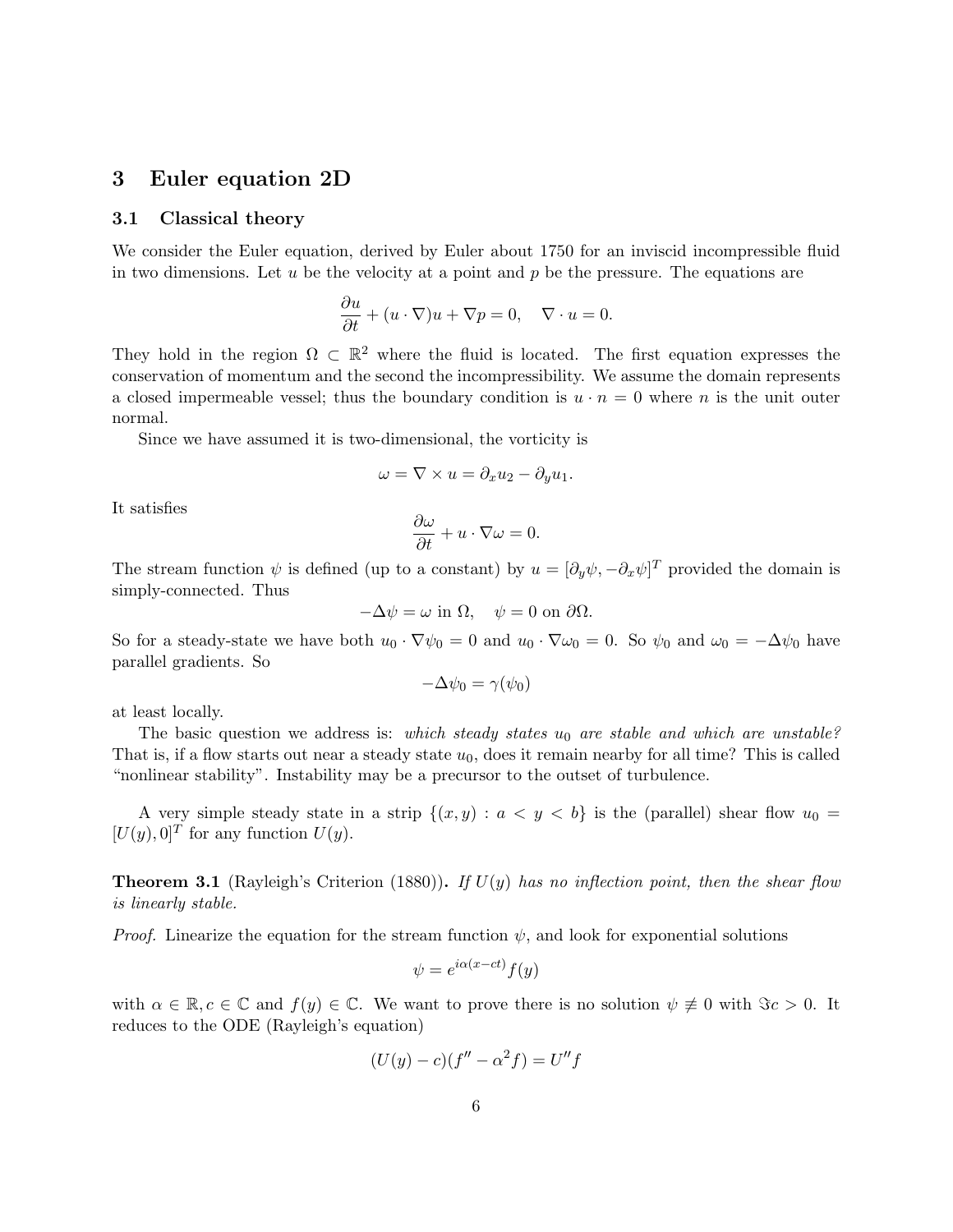with  $f(a) = f(b) = 0$ . Exercise: Derive this equation, making use of the two-dimensionality.

It is almost of Sturm-Liouville type, except that the coefficient can vanish. Multiply the ODE by  $(U(y) - c)^{-1} \overline{f(y)}$  and then integrate over y and take the imaginary part to obtain

$$
(\Im c) \int_a^b \frac{U''(y)|f(y)|^2}{|U(y) - c|^2} dy = 0.
$$

Hence, if  $U'' \neq 0$  and  $U''$  is continuous, then  $\Im c = 0$ .

**Theorem 3.2** (Arnold's Criterion (1965)). Let  $\Omega \subset \mathbb{R}^2$  be a bounded simply-connected open set. Let a steady state  $-\Delta\psi_0 = \omega_0 = \gamma(\psi_0) = \nabla \times u_0$  be given with  $u_0 \cdot \nu = 0$  on  $\partial\Omega$ . If  $\gamma$  is single-valued and  $\gamma' < 0$ , then  $u_0$  is nonlinearly stable in the  $H^1(\Omega)$  norm.

For instance, in the case of a shear flow,  $U(y) = \psi_0'(y)$  so that no inflection point of U means that  $\gamma'(\psi_0)$  vanishes nowhere. So Arnold's Criterion is close to a nonlinear (and more rigorous) version of Rayleigh's Criterion.

Proof. Use the temporal invariant

$$
A(u) = \frac{1}{2} \int_{\Omega} |u|^2 dx + \int_{\Omega} H(\omega) dx
$$

where H can be anything. Here we choose  $h = -\gamma^{-1}$  and  $H' = h$ . Note that this H is strictly convex. By invariance,

$$
A(u(0)) - A(u_0) = \frac{1}{2} \int (|u(t)|^2 - |u_0|^2) dx + \int (H(\omega(t)) - H(\omega_0)) dx.
$$

By convexity  $\exists c_0 > 0$  (why is it uniform?) such that

$$
H(\omega) - H(\omega_0) \ge H'(\omega_0)(\omega - \omega_0) + c_0(\omega - \omega_0)^2.
$$

Also we estimate

$$
\int_{\Omega} H'(\omega_0)(\omega - \omega_0) dx = -(\gamma^{-1}(\omega_0), \omega - \omega_0) = (\psi_0, \Delta \psi - \Delta \psi_0)
$$
  
= -(\nabla \psi, \nabla \psi\_0) + (\nabla \psi\_0, \nabla \psi\_0) = -(\omega\_0, u) + |u\_0|^2.

We deduce that

$$
\epsilon > A(u(0) - A(u_0) \ge \sup_t \int_{\Omega} \left\{ \frac{1}{2} |u(t) - u_0| \right\}^2 + c_0 (\omega(t) - \omega_0)^2 \, dx.
$$

 $\Box$ 

So  $u(t)$  remains near  $u_0$  in the  $H<sup>1</sup>$  norm.

Exercise: What happened to the boundary term?

 $\Box$ 

 $\Box$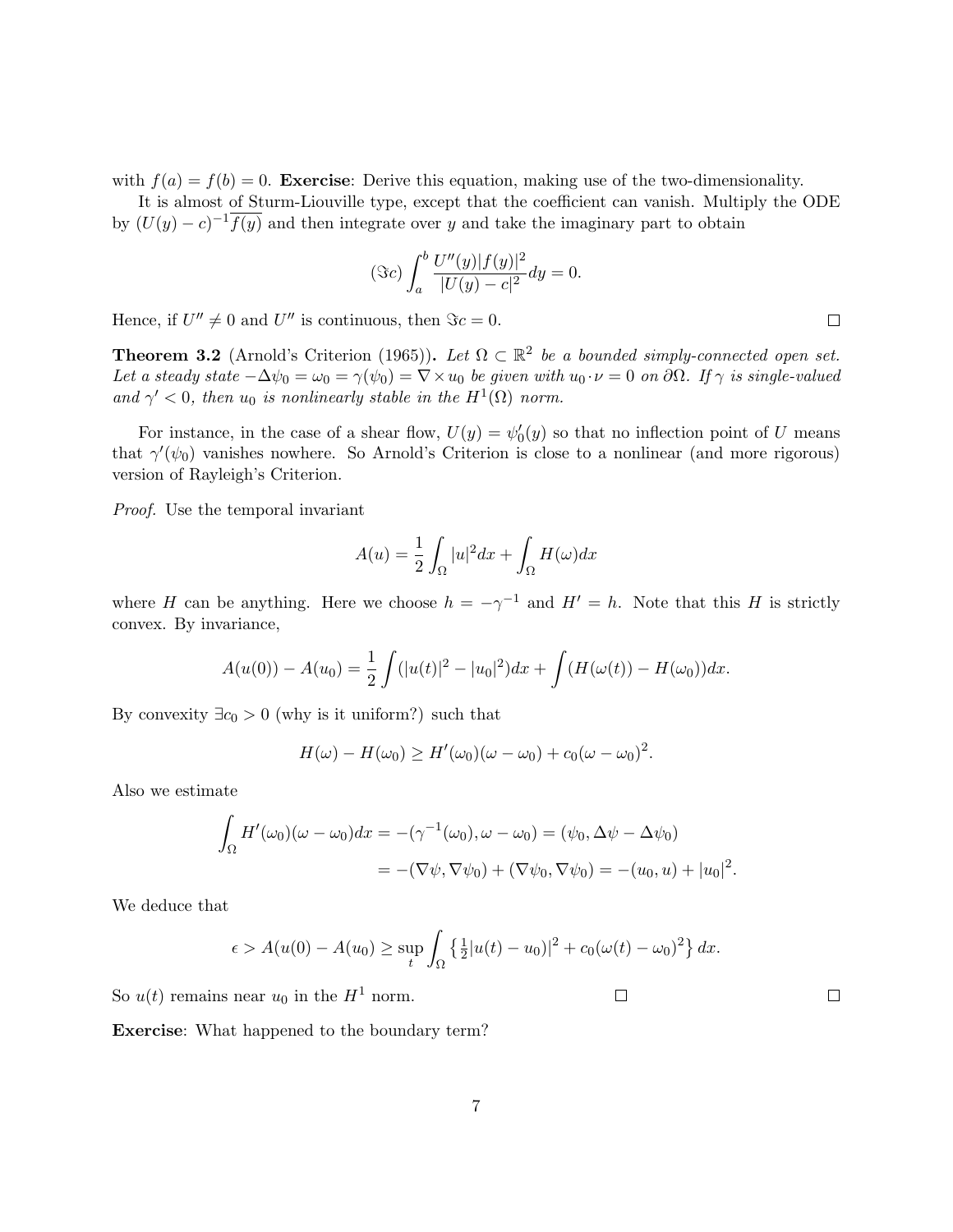### 3.2 Linearization can be a tricky business

The incompressible Euler equation is

$$
\partial_t u + (u \cdot \nabla)u + \nabla p = 0, \qquad \nabla \cdot u = 0
$$

where  $x \in \Omega \subset \mathbb{R}^2, u \in \mathbb{R}^2$ . Here  $\Omega$  is a smooth, bounded, simply connected domain and the boundary condition is  $u \cdot \nu = 0$  on  $\partial \Omega$ . Alternatively,  $\Omega$  could be the flat torus. Now let  $u_0(x)$  be the velocity field of a smooth equilibrium flow (of which there are many possibilities).

Linearization  $#1$ . The straightforward linearization is

$$
(\partial_t + u_0 \cdot \nabla)v + (v \cdot \nabla)u_0 + \nabla q = 0, \qquad \nabla \cdot v = 0.
$$

It generates a semigroup in  $L^2(\Omega)$  with a generator  $L_1$ . The operator  $v \to (v \cdot \nabla)u_0$  is not compact. Its essential spectrum is governed by a system of ODEs, as follows.

$$
\begin{cases}\n\dot{x} = u_0(x) \\
\dot{\xi} = -(\nabla u_0)^T \xi \\
\dot{b} = -(\nabla u_0)b + 2(\xi \cdot \nabla u_0)b \xi / |\xi|^2.\n\end{cases}
$$

The orbits are generalized bicharacteristics. Indeed, Friedlander and Vishik (1992) proved for the torus that the essential spectral radius of  $e^{tL_1}$  equals the maximum growth rate of the ODE orbits. In particular, if the orbits grow exponentially, then  $e^{tL_1}$  has some essential spectrum in the exterior of the closed unit disk. The fluid is "stretched" along streamlines.

Linearization #2. Consider the vorticity  $\omega = \text{curl } u = \partial_1 u_2 - \partial_2 u_1$ . It satisfies

$$
(\partial_t + u \cdot \nabla)\omega = 0
$$

because  $n = 2$ . Linearizing this equation, and using the notation  $\eta = \delta \omega$ ,  $v = \delta u$ , we have

$$
(\partial_t + u_0 \cdot \nabla)\eta + \nabla(\nabla \times u_0) \cdot v = 0, \qquad \nabla \cdot v = 0
$$

Acting on the linearized vorticity  $\eta$ , the generator therefore is  $L_2 = -u_0 \cdot \nabla - \nabla (\nabla \times u_0) \cdot (\text{curl})^{-1}$ . Considering  $L_2$  acting on  $L^2(\Omega)$  is roughly equivalent to considering  $L_1$  acting on  $H^1(\Omega)$ , because  $n = 2$  and  $\nabla \cdot v = 0$ .

However, in contrast to  $e^{tL_1}$ , the essential spectrum of  $e^{tL_2}$  has no growth because  $-u_0 \cdot \nabla$  is skew-adjoint and the second term in  $L_2$  is a compact operator. Thus the essential spectrum is stable, in the sense that if  $\lambda \in \text{ess } spec(L_2)$ , then  $\Re \lambda = 0$ . So instability in the sense of the second linearization could only occur in the discrete spectrum. The following theorem [Bardos-Guo-S 2002] (for the case of a bounded domain) relates this kind of linear instability to nonlinear instability.

**Theorem 3.3.** If  $L_2$  has point spectrum  $\Re\lambda > \sigma$  (with  $\sigma$  given below), then  $u_0$  is nonlinearly unstable in the space  $H^1(\Omega)$ . (That is, the space  $u \in H^1, \omega \in L^2$ .)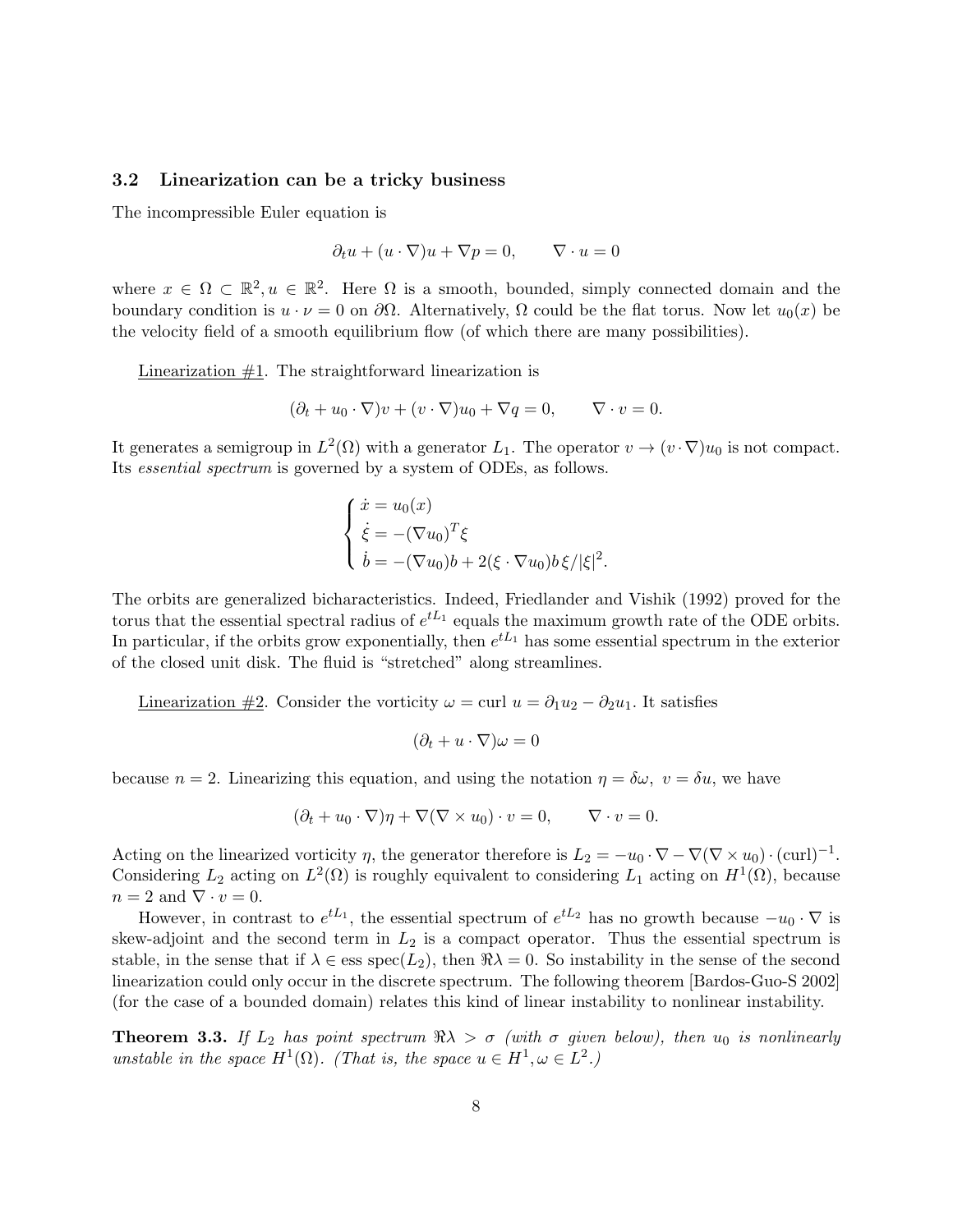The space is the one for which Arnold's stability theorem is valid. Here  $\sigma$  is the classical growth rate for the ODE  $\dot{x} = u_0(x)$ . That is, if  $X(t, x)$  denotes the flow for this ODE, then

$$
\sigma = \sup_{x} \lim_{t \to +\infty} \frac{1}{t} \log \left| \frac{\partial X}{\partial x} \right|.
$$

In this theorem there is no further restriction on the domain.

**Exercise:** For a parallel shear flow show that  $\sigma = 0$ .

Here is a brief sketch of the proof of the theorem. Write  $\omega_0 = \text{curl } u_0$ . The full nonlinear equation  $(\partial_t + u \cdot \nabla)\omega = 0$  is rewritten as

$$
(\partial_t + u_0 \cdot \nabla)(\omega - \omega_0) + (u - u_0) \cdot \nabla \omega_0 = -(u - u_0) \cdot \nabla(\omega - \omega_0)
$$

or, for brevity,

$$
(\partial_t - L_2)(\omega - \omega_0) = Q, \qquad L_2 = -(\text{curl}^{-1}\omega_0) \cdot \nabla - \nabla \omega_0 \cdot \text{curl}^{-1}.
$$

We choose the perturbation in the most unstable possible direction  $\omega(0, x) = \omega_0 + \delta \chi(x)$  where  $L_2\chi = \lambda\chi$  and  $\Re\lambda > \sigma$  is maximal. For simplicity of exposition, suppose  $\lambda$  is real. Now we rewrite the above PDE as

$$
\omega(t) - \omega_0 = \delta e^{\lambda t} \chi + \int_0^t e^{(t-s)L_2} Q(s) ds.
$$

Taking  $L^2$  norms, we have the inequality

$$
\|\omega(t)-\omega_0\|_{L^2}\geq \delta e^{\lambda t}-c_{\epsilon}\int_0^t e^{(t-s)(\lambda+\epsilon)}\|u(s)-u_0\|_{L^\infty}\|\nabla(\omega(s)-\omega_0)\|_{L^2}ds.
$$

We would like to show that the whole integral is less than  $c[\delta \exp(\lambda t)]^2$ . Were that the case, we could deduce that  $\|\omega(t) - \omega_0\|_{L^2} > \epsilon_0 > 0$  provided we stay within a time interval where  $\delta \exp(\lambda t)$ is sufficiently small.

Exercise: Justify this statement.

**Lemma 3.4** (Classical Flows). Given  $u_0(x)$  with  $\nabla \cdot u_0 = 0$  as well as  $v(t, x)$  with  $\nabla \cdot v = 0$ , denote

$$
\partial_t X_0 = u_0(X_0), \quad X_0(0) = x, \qquad \partial_t X = v(t, X), \quad X(0) = x.
$$

If  $||v(t) - u_0||_{C^1} < \delta e^{\lambda t}$  with  $\lambda > \sigma + \epsilon$ , then

$$
\left|\frac{\partial X}{\partial x} - \frac{\partial X_0}{\partial x}\right| \le c_\epsilon \theta_0 e^{(\sigma + \epsilon)t}
$$

in a short time-interval  $(0,T^*)$  with  $\delta e^{\lambda t} \leq \theta_0$  sufficiently small.

*Proof.* Denote  $A_0 = \partial_x(X_0)$ , a 2 × 2 matrix. If we differentiate  $\partial_t X_0 = u_0(X_0)$  with respect to x, we find  $\partial_t(\partial X_0/\partial x) = A_0(\partial X_0/\partial x)$ . Consider the difference  $X - X_0$ . By a Taylor expansion,

$$
(\partial_t - A_0)(X - X_0) = v(t, X) - u_0(X_0) - (\partial_x u_0)(X_0)(X - X_0)
$$
  
= 
$$
\frac{1}{2}\partial_x^2 u_0(\bar{x})(X - X_0)^2 + v(t, X) - u_0(X) \le O\{|X - X_0|^2\} + \delta e^{\lambda t}.
$$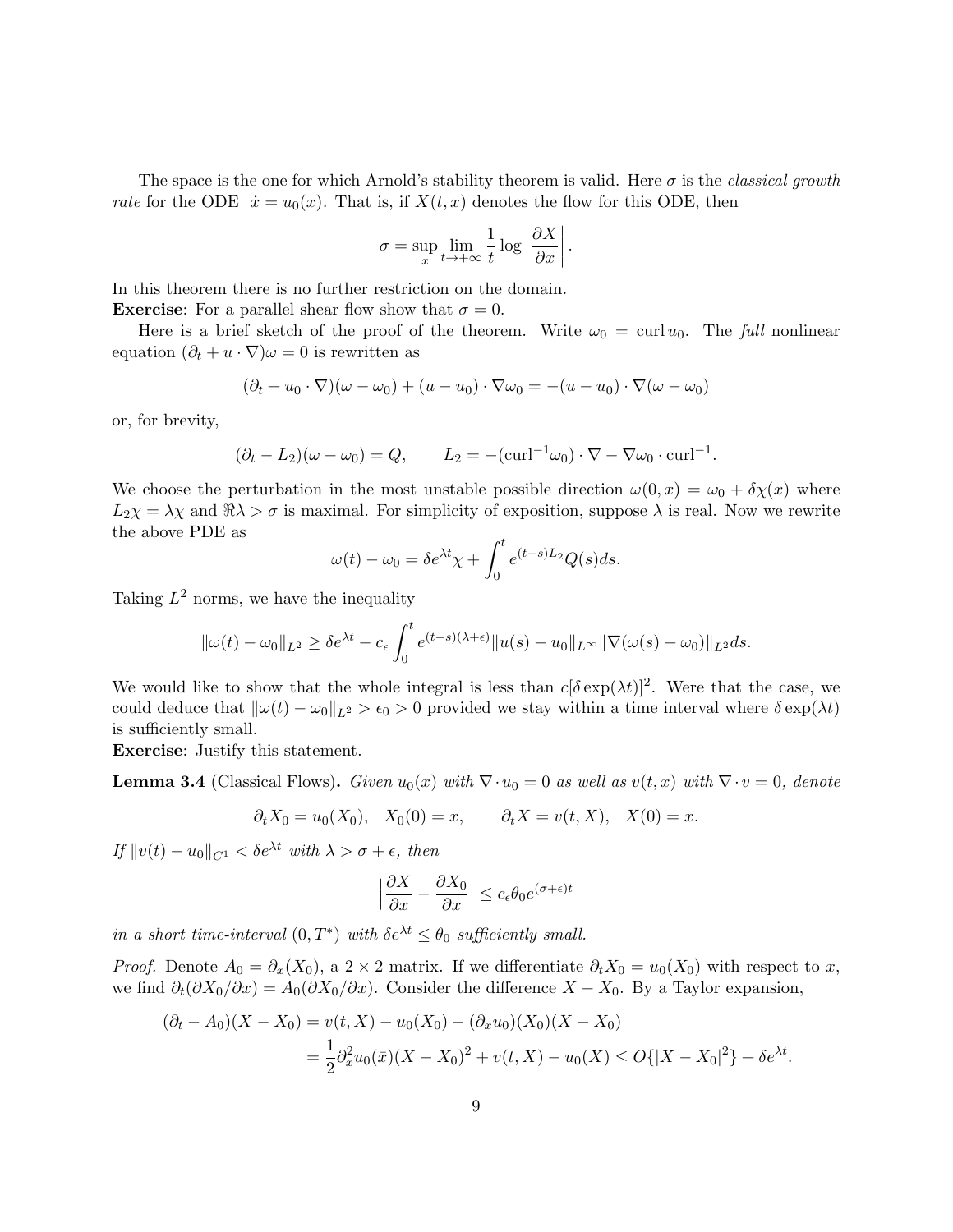Hence  $|X - X_0| \le c\delta e^{\lambda t}$  in an interval  $(0, T^*)$  where  $\delta e^{\lambda t}$  is sufficiently small. Now  $(\partial_x v)(t, X) - A_0$ is also small because both  $||v-u_0||_{C^1}$  and  $X-X_0$  are small. Next, let  $Y = \partial_{x_j}(X-X_0)$  for  $j = 1, 2$ . Then by differentiation,

$$
(\partial_t - A_0)Y = \{ (\partial_x v)(X) - A_0 \} (\partial X_0 / \partial x_j + Y).
$$

This is a linear equation in Y with a small coefficient on the right side. Moreover,  $A_0$  induces growth no worse than  $\exp[(\sigma + \epsilon/2)t]$ . Hence

$$
|Y(t)| \le c\theta_0 e^{(\sigma + \epsilon)t} \quad \text{in } (0, T^*).
$$

Corollary 3.5. If  $||v(t)-u_0||_{C^1} \leq \delta \exp{(\sigma+\epsilon)t}$ , then any solution of the equation  $(\partial_t+v\cdot\nabla)h=0$ satisfies the estimate

$$
||h(t)||_{W^{1,p}} \le c_{\epsilon} e^{(\sigma+\epsilon)t} ||h(0)||_{W^{1,p}}
$$

within the same time-interval  $(0, T^*)$ , for any p.

*Proof.* The solution h is given by characteristics as  $h(t, x) = h(0, X(t, x))$ . The estimate follows immediately from the preceding lemma.  $\Box$ 

**Theorem 3.6** (Bootstrap). Let  $p > 2$ . If a solution of the Euler equation satisfies  $\|\omega(0) - \omega_0\|_{W^{1,p}} \le$ cδ and  $\|\omega(t) - \omega_0\|_{L^2} \leq c\delta e^{\lambda t}$  in some time interval  $\supset (0,T^*)$  with  $\lambda > \sigma + \epsilon$ , then

$$
\|\omega(t) - \omega_0\|_{W^{1,p}} \le c\delta e^{(\sigma + \epsilon)t} \quad in \ (0,T^*).
$$

Proof. This time we rewrite the full nonlinear equation for the vorticity as

$$
(\partial_t + u \cdot \nabla)(\omega - \omega_0) = -(u - u_0) \cdot \nabla \omega_0.
$$

Note that  $W^{1,p} \subset C$  for  $p > 2$ . We use the corollary to estimate

$$
\|\omega(t)-\omega_0\|_{W^{1,p}} \leq c\delta e^{(\sigma+\epsilon)t} + c\int_0^t e^{(\sigma+\epsilon)(t-s)} \|(u(s)-u_0)\cdot\nabla\omega_0\|_{W^{1,p}} ds.
$$

The norm inside the integral is estimated by

$$
||u(t) - u_0||_{C^1} \le c||u(t) - u_0||_{W^{2,p}} \le c||\omega(t) - \omega_0||_{W^{1,p}}.
$$

This closes the loop that  $||u(t) - u_0||_{C^1} \le \delta e^{\lambda t}$ . Adjust  $\epsilon$  and put this result back into the main inequality. See [BGS] for details.  $\Box$ 

 $\Box$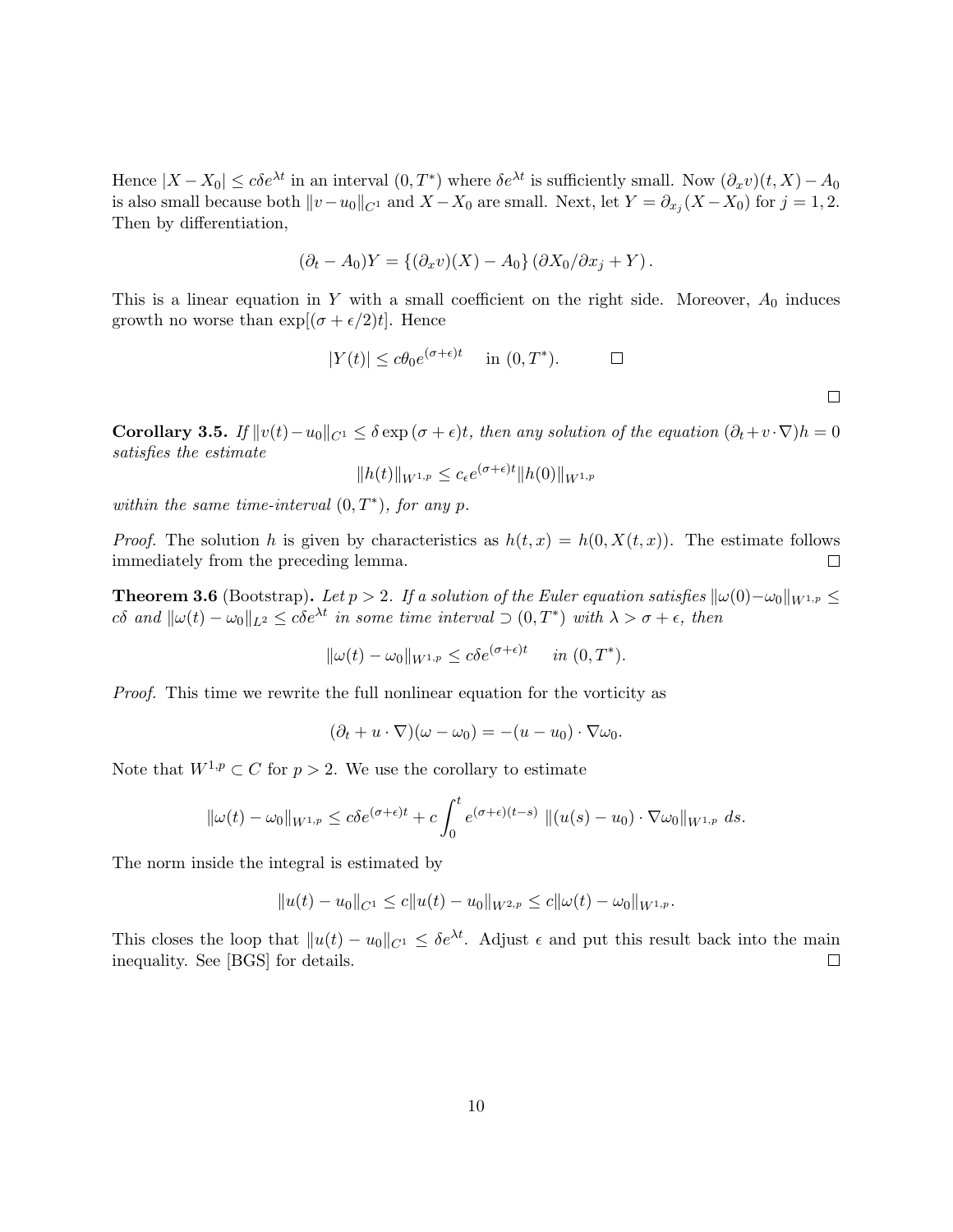## 4 Linear to nonlinear instability

For simplicity we'll take  $\phi = 0$ . The equation is written as

$$
du/dt = Lu + F(u)
$$

where  $L = A'(\phi)$  and  $F(u) = O(|u|^2)$  formally.

A precise formulation of the main question about instability is as follows. Assume that we have (i) two Banach spaces  $X \subset Z$ ,

(ii) a strongly continuous semigroup  $e^{tL}$  on Z, and

(iii) a nonlinear operator  $F: X \to Z$  that satisfies  $||F(u)||_Z \le c||u||_X^{\alpha}||u||_Z^{\beta}$  $Z$  for  $||u||_X$  small, where  $\beta > 1$  and  $\alpha \geq 0$ .

Fundamental question: If spec $(e^{tL})$  meets the exterior of the closed unit disc, is  $u = 0$  (nonlinearly) unstable in  $X$ ? The next three theorems give an affirmative answer under three conditions.

**Theorem 4.1** (Grillakis-Shatah-S 1990). True if there exists some point spectrum  $e^{\lambda_0 t}$  "near" the maximal growth of  $e^{tL}$ . More precisely,

$$
\Re \lambda_0 > \frac{1}{\beta} \lim_{t \to +\infty} \frac{1}{t} \log \| e^{tL} \|_Z.
$$

Theorem 4.2 (Friedlander-S-Vishik 1997). True if there exists a spectral gap outside the unit disk. This means there exists an annulus outside the unit disk that is entirely within the resolvent set of  $e^L$ .

**Theorem 4.3** (Shatah-S 2000). True if  $X = Z$ .

The following "spectral dangers" occur in these theorems.

1°.  $\sigma(e^{tL}) \supset e^{\sigma(tL)}$  but not necessarily =. (violation of the spectral mapping theorem)

2°. It is possible that  $||e^{tL}||$  is greater than the spectral radius of  $e^{tL}$ .

 $3^{\circ}$ .  $e^{tL}$  could have continuous or residual spectrum.

For many interesting PDEs these theorems do not apply precisely but their basic ideas do. We shall now discuss the last of these theorems in detail.

## 4.1 Instability theorem

Consider a Banach space  $X$  and the evolution equation

$$
\frac{du}{dt} = Lu + F(u) \qquad (u(t) \in X)
$$
\n(4.1)

where L is a linear operator that generates a strongly continuous semigroup  $\exp(tL)$ , and F is a strongly continuous operator such that  $F(0) = 0$ . By a *solution* of (4.1) in an interval I, we mean that  $u \in C(I; X)$  satisfies the integral equation that is associated to (4.1). The question we address is the following.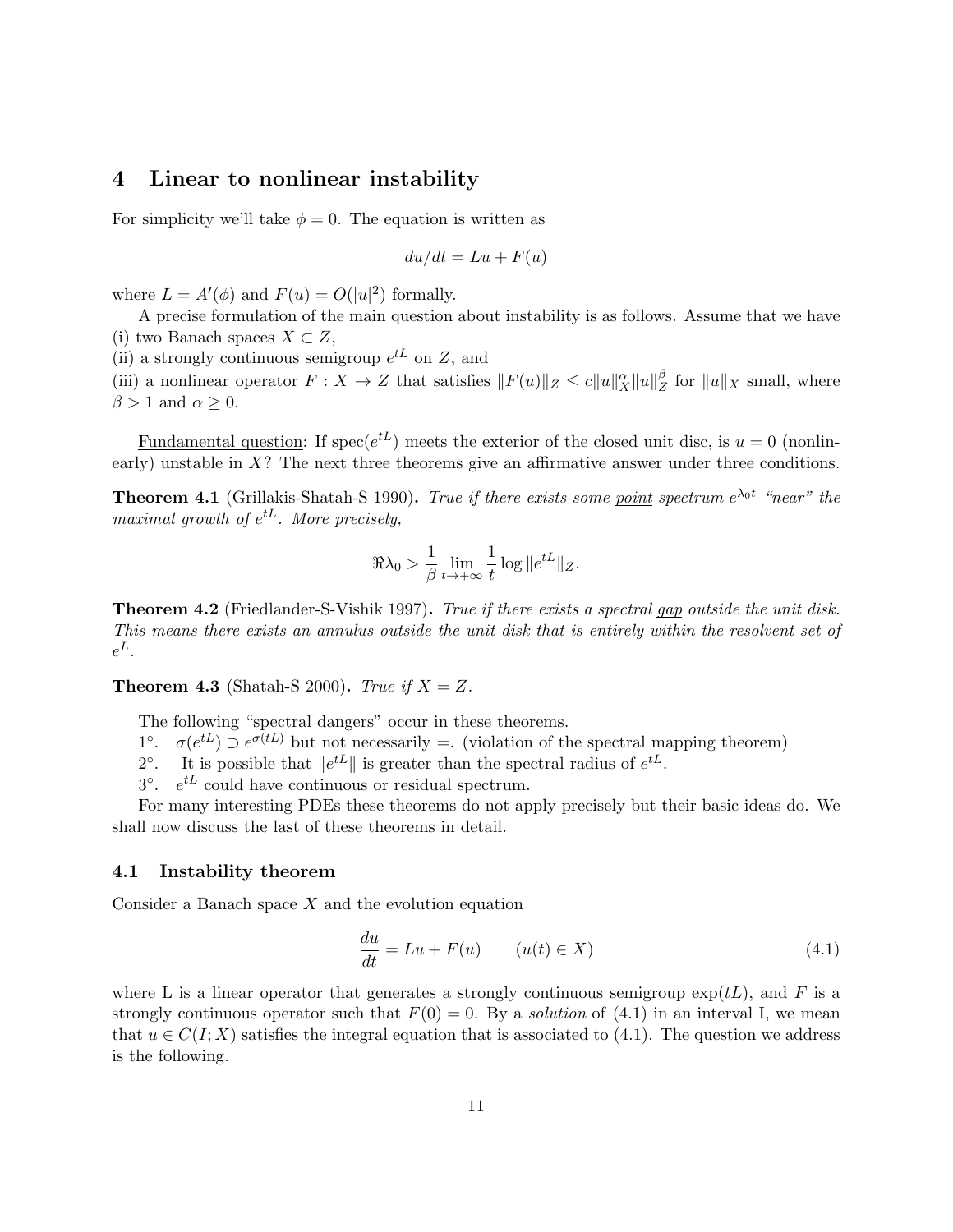If the spectrum of L meets the right half-plane  $\{\Re \lambda > 0\}$ , does it follow that the zero solution  $(u \equiv 0)$  is unstable?

The zero solution is called *nonlinearly stable* if  $\forall \epsilon > 0 \ \exists \delta > 0$  such that if  $||u_0|| < \delta$ , then there is a unique solution  $u \in C([0,\infty);X)$  of equation  $(4.1)$  with  $u(0) = u_0$  such that

$$
\sup_{0\leq t<\infty}||u(t)||<\epsilon.
$$

Otherwise, it is called nonlinearly unstable. We restate the last theorem as

Theorem 4.4. Assume the following.

 $(i)$  L generates a strongly continuous semigroup on a Banach space X.

(ii) The spectrum of L meets the right half-plane  $\{\Re\lambda > 0\}$ .

(iii)  $F: X \to X$  is continuous and  $\exists \rho_o > 0, \eta > 0$  and  $c_2 > 0$  such that  $||F(u)|| \le c_2 ||u||^{1+\eta}$  for  $||u|| < \rho_o$ .

Then the zero solution is nonlinearly unstable.

In fact, the proof will show that hypothesis  $(ii)$  can be replaced by the weaker hypothesis (ii') The spectrum of  $e^L$  meets the exterior  $\{|\lambda| > 1\}$  of the unit disk.

**Lemma 4.5.** If B is a closed linear operator and  $\mu$  lies on the boundary of the spectrum of B, then  $\mu$  belongs to the approximate point spectrum of B. That is,

$$
\inf_{v \in D(B), ||v|| = 1} ||(B - \mu)v|| = 0.
$$

*Proof.* We denote by  $\sigma(C)$  the spectrum of any operator C. Let  $\mu \in \partial(\sigma(B))$ . Let  $\mu_n \to \mu$  where  $\mu_n \notin \sigma(B)$ . Thus  $(\mu_n - B)^{-1}$  exists. Its norm is at least as large as its spectral radius. Its spectrum is  $\sigma((\mu_n - B)^{-1}) = (\mu_n - \sigma(B))^{-1}$ . Hence

$$
\|(\mu_n - B)^{-1}\| \ge \frac{1}{\text{dist}(\mu_n, \sigma(B))} \to \infty.
$$

By the Uniform Boundedness Principle, there exists  $v \in X$  such that  $\|(\mu_n - B)^{-1}v\| \to \infty$ . Let

$$
v_n = \frac{(\mu_n - B)^{-1}v}{\|(\mu_n - B)^{-1}v\|}.
$$

Then  $v_n \in D(B)$  and  $||v_n|| = 1$ . Furthermore, we apply the identity

$$
(B - \mu)(\mu_n - B)^{-1} = (\mu_n - \mu)(\mu_n - B)^{-1} - I
$$

to the vector  $v \| (\mu_n - B)^{-1} v \|^{-1}$ . We obtain

$$
||(B - \mu)v_n|| = \left\| (\mu_n - \mu)v_n - \frac{v}{\|(\mu_n - B)^{-1}v\|} \right\| \to 0.
$$

Thus we have  $v_n \in D(B)$ ,  $||v_n|| = 1$  and  $||Bv_n - \mu v_n|| \to 0$ .

12

 $\Box$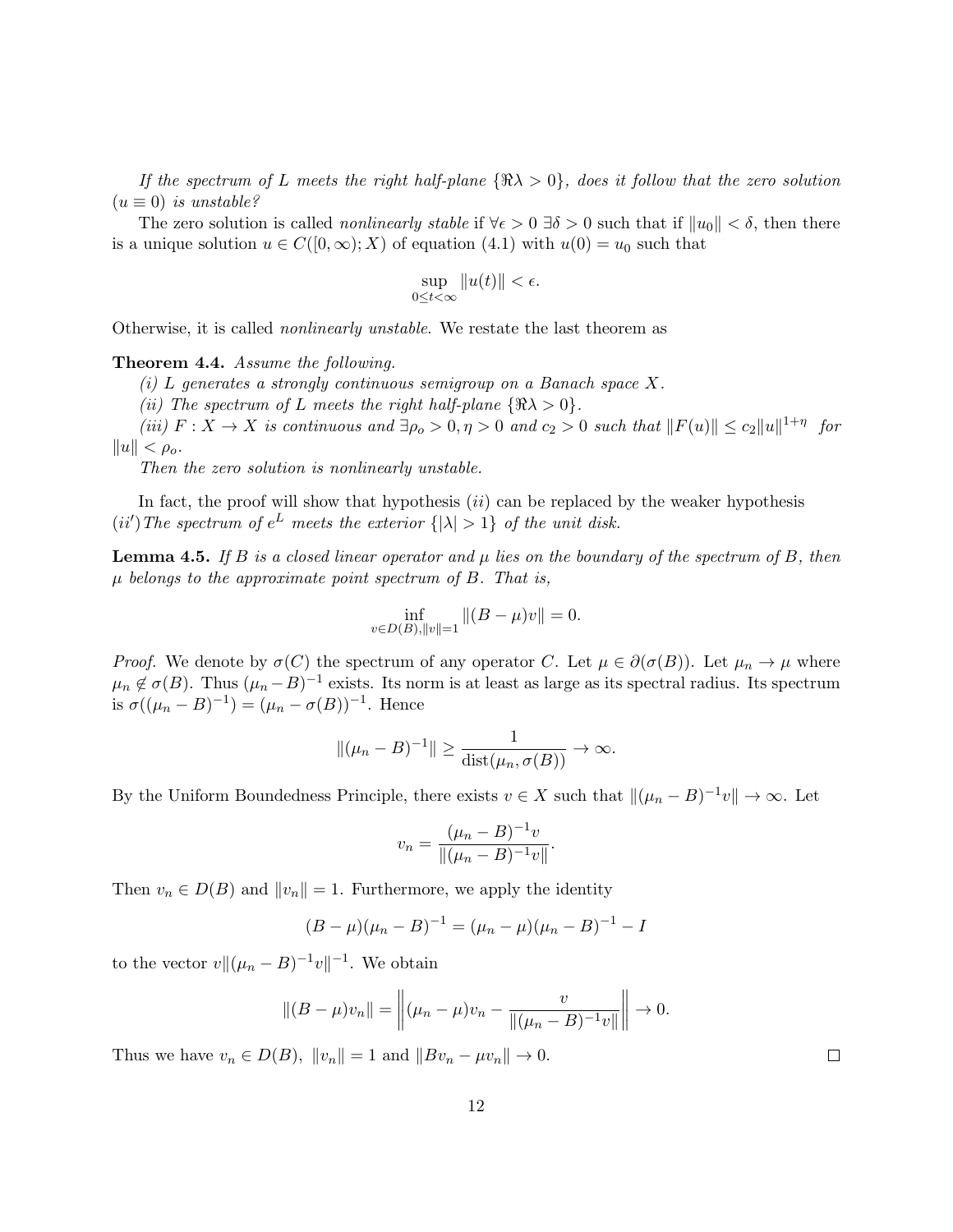**Lemma 4.6.** Let  $e^{\lambda} \in \sigma(e^L)$  such that  $|e^{\lambda}|$  equals the spectral radius of  $e^L$ . For every  $\gamma > 0$  and every integer  $m > 0$ , there exists  $v \in X$  such that

$$
\|(e^{mL} - e^{m\lambda})v\| < \gamma\|v\|\tag{4.2}
$$

and

$$
||e^{tL}v|| \le 2Ke^{t\Re\lambda}||v|| \quad \forall \ 0 \le t \le m \tag{4.3}
$$

where  $K = \sup\{\|\exp(\theta L)\| : 0 \le \theta \le 1\}.$ 

*Proof.* It is well-known that in general  $\sigma(e^L) \supset e^{\sigma(L)}$ . (However, these two sets are not necessarily equal.) Therefore hypothesis (*ii*) implies hypothesis (*ii'*). By (*ii'*), the operator  $e^L$  has some spectrum  $\mu$  outside the unit disk. We choose  $\mu$  to belong to the outer boundary of  $\sigma(e^L)$ ; that is,  $|\mu| = \max\{|\nu| : \nu \in \sigma(e^L)\}.$ 

Now we apply Lemma 4.5 to  $B = e^L$  and write  $\mu = e^{\lambda}$ . Thus there exists a sequence  $||v_n|| = 1$ such that  $(e^L - e^{\lambda})v_n \to 0$ . It follows that, for all integers  $m > 0$ ,

$$
(e^{mL} - e^{m\lambda})v_n = \sum_{j=0}^{m-1} [e^{jL} - e^{(m-1-j)\lambda}] [e^L - e^{\lambda}]v_n \to 0
$$

as  $n \to \infty$ . Given  $\gamma > 0$ , we choose n so large that  $v_n$  satisfies both (3) and  $\| (e^{jL} - e^{j\lambda})v_n \| < 1$ for  $j = 0, 1, ..., m$ . Now let  $0 \le t \le m$  and let  $j = [t]$ , the greatest integer  $\le t$ . Then

$$
||e^{tL}v_n|| \le K||e^{jL}v_n|| \le K(||e^{j\lambda}v_n|| + 1) < 2Ke^{t\Re\lambda}.
$$

Thus (4) is also valid and the lemma is proven.

**Lemma 4.7.** Let  $\lambda$  be as above. For all  $\epsilon > 0$  there exists  $C_{\epsilon}$  so that for all  $0 \leq t < \infty$  we have

$$
e^{(\Re \lambda)t} \le ||e^{tL}|| \le C_{\epsilon} e^{(\Re \lambda + \epsilon)t}.\tag{4.4}
$$

 $\Box$ 

*Proof.* By the definition of  $\lambda$ , the spectral radius of  $e^L$  is

$$
e^{\Re\lambda} = \lim_{m \to \infty} \|e^{mL}\|^{1/m}.
$$

Therefore there exists a time  $S_{\epsilon}$  such that

$$
e^{\Re \lambda - \epsilon} < \| e^{mL} \|^{1/m} < e^{\Re \lambda + \epsilon}
$$

for every integer  $m \geq S_{\epsilon} - 1$ . Now let  $t > S_{\epsilon}$  and let  $m = [t]$ . Then

$$
||e^{tL}|| \le K||e^{mL}|| < Ke^{(\Re\lambda + \epsilon)m} \le Ke^{(\Re\lambda + \epsilon)t}
$$

and also

$$
K||e^{tL}|| \ge ||e^{(m+1)L}|| > e^{(\Re\lambda - \epsilon)(m+1)} \ge e^{(\Re\lambda - \epsilon)t}.
$$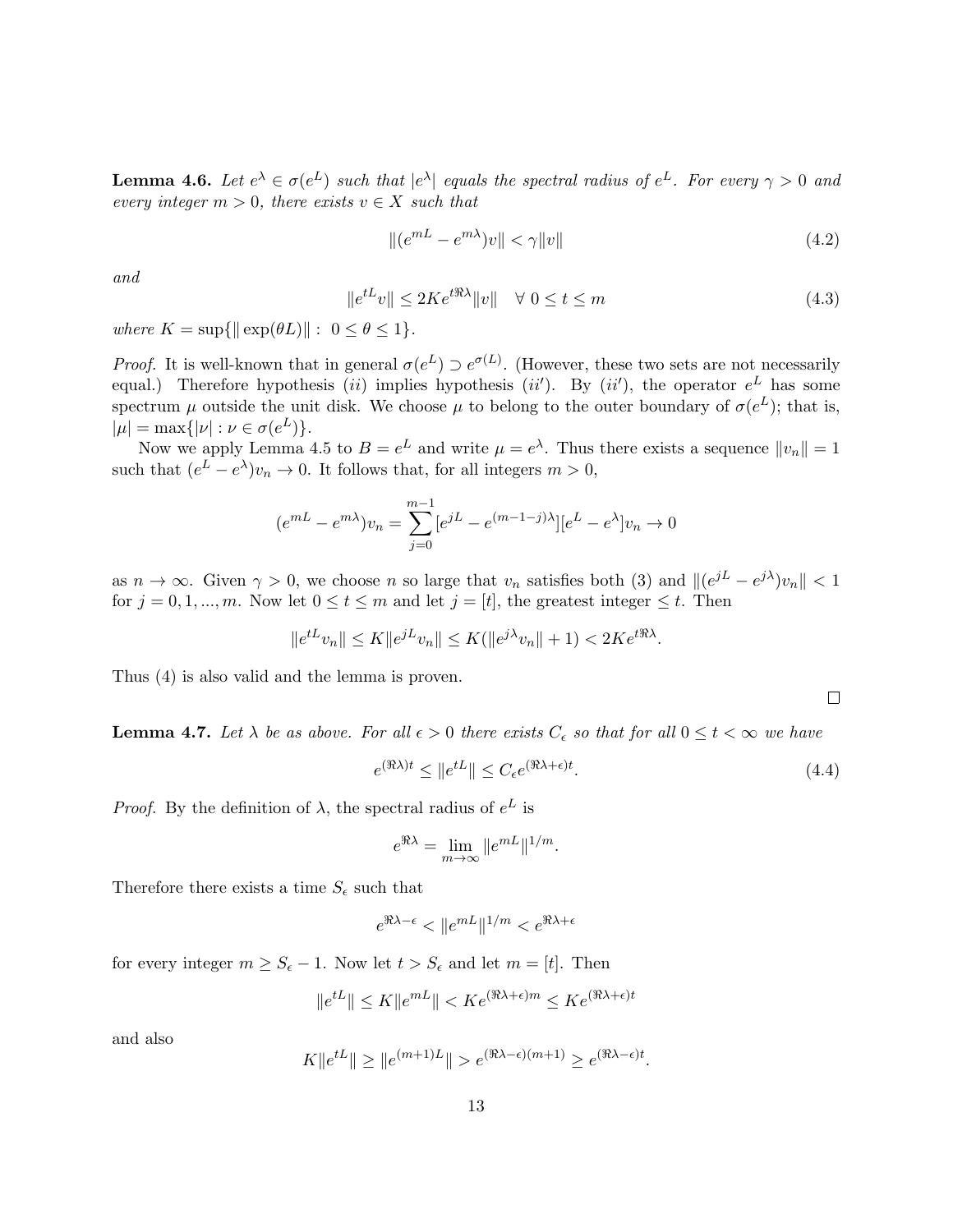Thus

$$
K^{-1}e^{(\Re\lambda-\epsilon)t} < \|e^{tL}\| < Ke^{(\Re\lambda+\epsilon)t} \quad \forall t > S_{\epsilon}.
$$

Since  $||e^{tL}||$  is bounded for  $0 \le t \le S_{\epsilon}$ , the upper bound in (5) is valid for some constant  $C_{\epsilon}$ . Now given any  $t > 0$ , let N be any integer larger than  $S_{\epsilon}/t$ . Then

$$
K^{-1}e^{(\Re\lambda-\epsilon)Nt}<\|e^{NtL}\|\leq\|e^{tL}\|^N.
$$

Taking Nth roots, we have  $K^{-1/N}e^{(\Re \lambda - \epsilon)t} < ||e^{tL}||$ . Letting  $N \to \infty$  and then  $\epsilon \to 0$ , we obtain

$$
||e^{tL}|| \ge e^{\Re \lambda t}.
$$

Proof. (of Theorem 4.4)

We are given  $\mu = e^{\lambda}$  as in Lemma 4.6. For a fixed number k to be defined later, let  $0 < \delta <$  $\min\{k^{-1}, \rho_o/2, 1\}$ . The parameter  $\delta$  will be free to remain arbitrarily small. Choose  $T^*$ , depending on  $\delta$ , to be the positive *integer* defined by

$$
\frac{1}{k} < \delta e^{T^* \Re \lambda} \le \frac{|\mu|}{k}.\tag{4.5}
$$

Indeed, we can choose  $T^*$  to belong to the interval  $(b, b + 1]$  where  $b = \ln(1/\delta k)/\ln |\mu| > 0$ .

Furthermore, let v be given by Lemma 2 with  $m = T^*$  and  $\gamma = (4k)^{-1}$ . We normalize  $||v|| = \delta$ . Thus from  $(4.2)$  and  $(4.5)$  we have

$$
||e^{T^*L}v|| > ||e^{T^*\lambda}v|| - \frac{\delta}{4k} > \frac{1}{k} - \frac{\delta}{4k}
$$
\n(4.6)

and from (4.3) we have

$$
||e^{tL}v|| \le 2K\delta e^{t\Re\lambda} \quad \forall \ 0 \le t \le T^*.
$$
\n
$$
(4.7)
$$

Now we begin to look at the full nonlinear equation. By contradiction, suppose that the zero solution is stable. Thus there exists  $\delta_0 > 0$  such that if  $||v|| = \delta < \delta_0$ , then there exists a unique solution  $u \in C([0,\infty);X)$  of the integral equation

$$
u(t) = e^{tL}v + \int_0^t e^{(t-\tau)L} F(u(\tau)) d\tau.
$$

It would suffice to prove that  $||u(t)|| > \frac{1}{4k}$  $\frac{1}{4k}$  at some time t, for that would contradict the stability.

By hypothesis (iii) on the nonlinear operator we have

$$
||u(t) - e^{tL}v|| \le \int_0^t ||e^{(t-\tau)L}|| c_2 ||u(\tau)||^{1+\eta} d\tau
$$

provided  $||u(\tau)|| < \rho_o$  in the interval [0, t]. By (4.4), we estimate

$$
||u(t) - e^{tL}v|| \le c_1 c_2 \int_0^t e^{(1+\eta/2)\Re\lambda(t-\tau)} ||u(\tau)||^{1+\eta} d\tau
$$
\n(4.8)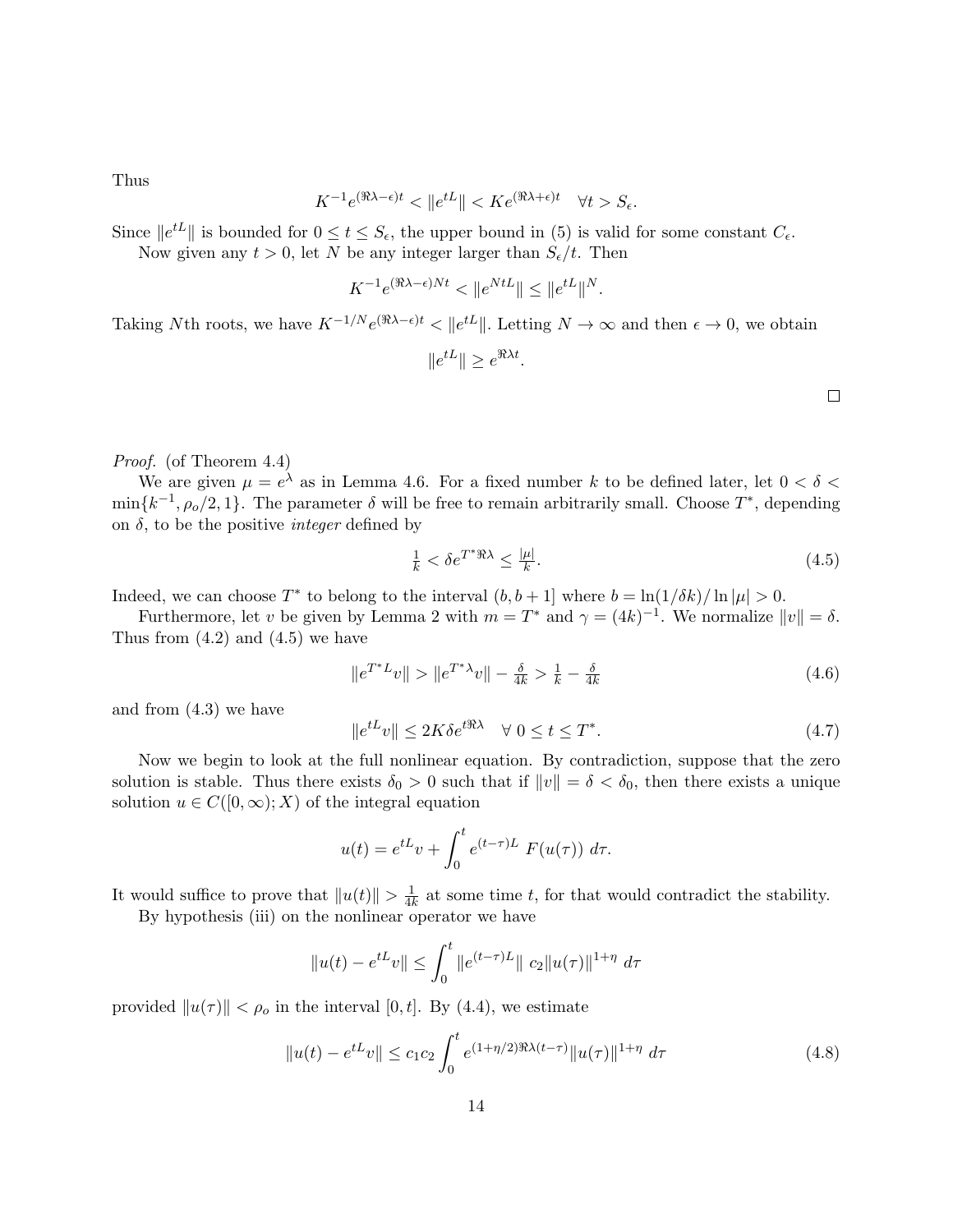where  $\epsilon = \Re \lambda \eta/2$  and  $c_1 = C_{\epsilon}$ . Now define

$$
T = \sup\left\{t : \|u(\tau) - e^{\tau L}v\| < \frac{1}{2|\mu|} \delta e^{\Re\lambda \tau} \text{ and } \|u(\tau)\| < \frac{\rho_o}{2} \text{ for } 0 \le \tau \le t \right\}. \tag{4.9}
$$

Clearly  $T > 0$ . For  $t \le \min\{T, T^*\}$  we have by (4.8), (4.9) and (4.7),

$$
||u(t) - e^{tL}v||
$$
  
\n
$$
\leq c_1c_2 \int_0^t e^{(1+\eta/2)\Re\lambda(t-\tau)} \left( ||e^{\tau L}v|| + ||u(\tau) - e^{\tau L}v|| \right)^{1+\eta} d\tau
$$
  
\n
$$
\leq c_1c_2 \int_0^t e^{(1+\eta/2)\Re\lambda(t-\tau)} \left( 2K\delta e^{\Re\lambda\tau} + \frac{1}{2|\mu|} \delta e^{\Re\lambda\tau} \right)^{1+\eta} d\tau
$$
  
\n
$$
\leq c_1c_2 \left( 2K + \frac{1}{2|\mu|} \right)^{1+\eta} \delta^{1+\eta} e^{(1+\eta/2)\Re\lambda t} \int_0^t e^{(\eta/2)\Re\lambda\tau} dt
$$
  
\n
$$
< c_1c_2 \left( 2K + \frac{1}{2|\mu|} \right)^{1+\eta} \delta^{1+\eta} \frac{2}{\eta \Re\lambda} e^{(1+\eta)\Re\lambda t}
$$
  
\n
$$
\equiv \frac{k^{\eta}}{2|\mu|^{1+\eta}} (\delta e^{\Re\lambda t})^{1+\eta}
$$

where  $k$  is defined as

$$
k^{\eta} = 2|\mu|^{1+\eta} c_1 c_2 (2K + \frac{1}{2|\mu|})^{1+\eta} \frac{2}{\eta \Re \lambda}.
$$

We claim that either  $T^* < T$  or else  $||u(T)|| = \rho_o/2$ . Indeed, assume on the contrary that  $T \leq T^*$  and  $||u(T)|| < \rho_o/2$ . Then using (4.9) in our estimate with  $t = T$ , we have

$$
\frac{1}{2|\mu|}\delta e^{\Re\lambda T} = ||u(T) - e^{TL}v|| < \frac{k^{\eta}}{2|\mu|^{1+\eta}}(\delta e^{\Re\lambda T})^{1+\eta}.
$$

Thus

$$
(\delta e^{\Re\lambda T})^{\eta} > \left(\frac{|\mu|}{k}\right)^{\eta} \ge (\delta e^{\Re\lambda T^*})^{\eta}
$$

by (4.5). So  $T > T^*$ , a contradiction. This proves the claim.

Assuming that  $||u(T)|| \neq \rho_o/2$ , we have  $T^* < T$  so that we may put  $t = T^*$  in our estimate to obtain

$$
\|u(T^*) - e^{T^*L}v\| < \frac{k^{\eta}}{2|\mu|^{1+\eta}} \left(\delta e^{\Re\lambda T^*}\right)^{1+\eta} \le \frac{k^{\eta}}{2|\mu|^{1+\eta}} \left(\frac{|\mu|}{k}\right)^{1+\eta} = \frac{1}{2k}.\tag{4.10}
$$

It follows from (4.10) and (4.6) that

$$
\|u(T^*)\| > \|e^{T^*L}v\| - \frac{1}{2k} > \frac{1}{2k} - \frac{\delta}{4k} > \frac{1}{4k}
$$

since  $\delta$  < 1. It follows in any case that there is a time t (either T or T<sup>\*</sup>) at which  $||u(t)|| \ge$  $\frac{1}{4k}, \frac{\rho_o}{2}$  $\min\{\frac{1}{4l}$  $\left\{\frac{\partial o}{2}\right\} \equiv \epsilon_o$ . This completes the proof.  $\Box$ 

**Remark.** The proof shows that there exist  $C > 0$  and  $\epsilon_0 > 0$  such that for all sufficiently small positive  $\delta$ , there is a solution u that satisfies  $||u(0)|| < \delta$  but  $\sup_{0 \le t \le C |\log \delta|} ||u(t)|| \ge \epsilon_0$ . Thus the escape time occurs logarithmically soon.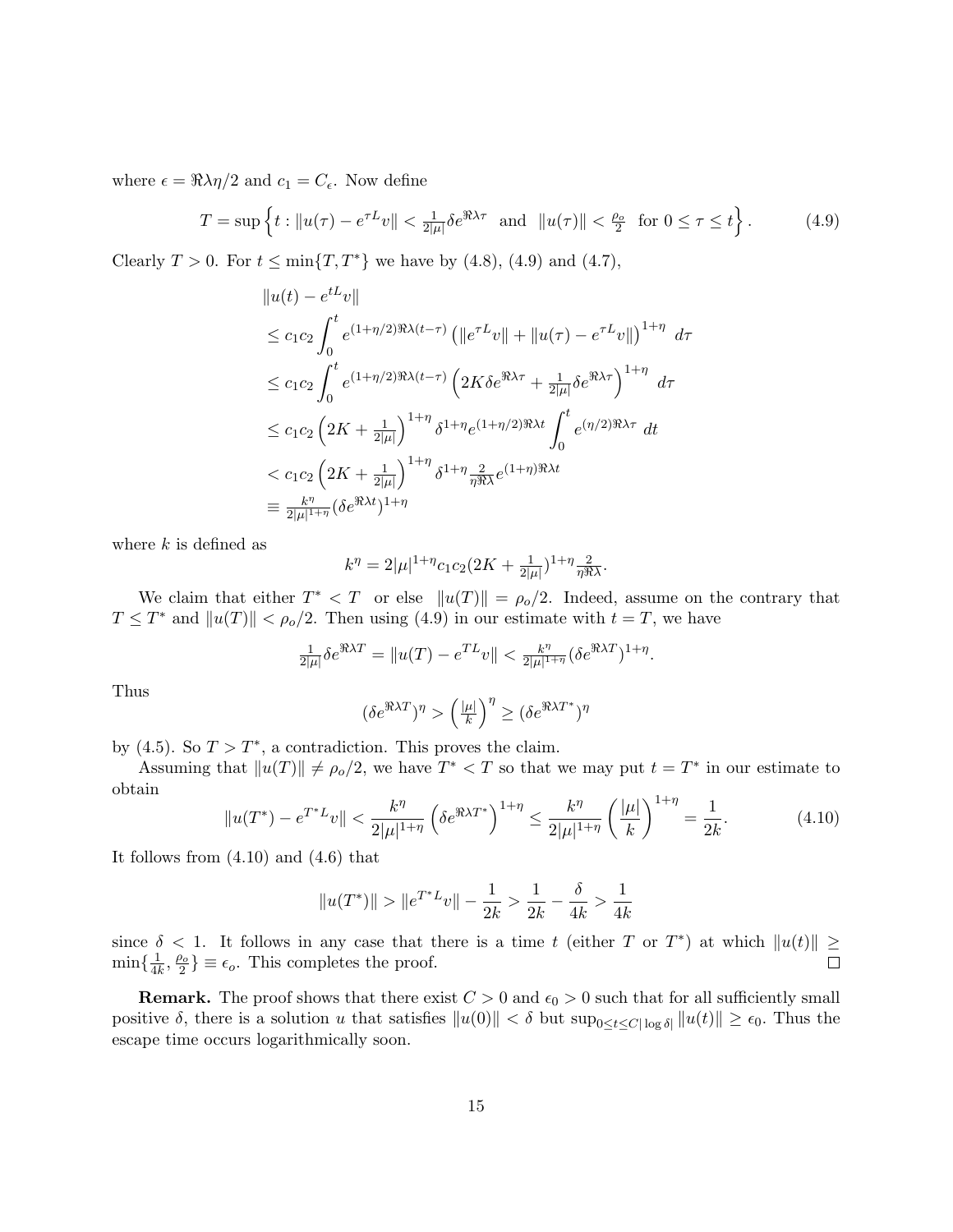## 4.2 Application to a regularized Boussinesq Equation

In this section we shall apply the abstract theorem to a particular problem where  $e^L$  has some unstable point spectrum. We do not know whether there is any point spectrum near the spectral boundary, nor do we know whether there is a gap in the spectrum. The regularized Boussinesq equation (RB) is

$$
u_{tt} - u_{xxtt} - u_{xx} - f(u)_{xx} = 0
$$

which we take for  $-\infty < x < +\infty$ . A solitary wave solution  $u = \varphi(x - ct)$ , where  $\varphi$  vanishes appropriately at infinity, must satisfy the equation

$$
-\varphi'' + (1 - c^{-2})\varphi - c^{-2}f(\varphi) = 0.
$$

We assume that  $f(u) = |u|^{p-1}u$  where  $1 < p < \infty$ . The sign is important. If  $c^2 > 1$ , there exists a solitary wave solution which is positive, exponentially decaying, and even.

**Theorem 4.8.** If  $p > 5$  and  $1 < c^2 < \frac{3(p-1)}{2(p+1)}$ , then the solitary wave  $\varphi(x-ct)$  is nonlinearly unstable in the space  $H^1 \times H^2$ .

*Proof.* An explanation of this space is in order. It is convenient to denote  $\partial = \partial/\partial x$  and write the equation in the equivalent form

$$
u_t = v_x
$$
,  $v_t = \partial (1 - \partial^2)^{-1} \{u + f(u)\}.$ 

We denote  $\mathbf{u} = \text{ the pair } [u, v]^T$ . By  $H^s \times H^{s+1}$  we mean the space of all pairs such that  $u \in H^s(\mathbb{R})$ and  $v \in H^{s+1}(\mathbb{R})$ . Global existence and uniqueness are known [Y. Liu] in this space for any  $s \geq 1$ . The invariants of the equation are

$$
E = \frac{1}{2} \int [u^2 + v^2 + v_x^2 + 2F(u)] dx, \quad Q = \int [uv + u_x v_x] dx, \quad I = \int u dx
$$

where  $F' = f$ . Thus the natural norm associated with the energy E is  $L^2 \times H^1$ . For the f that we are considering,  $F(u) = |u|^{p+1}/(p+1) \ge 0$ , so that E is positive and we have global estimates.

For convenience, we could rewrite the equation in the Hamiltonian form

$$
\frac{d\mathbf{u}}{dt} = JE'(\mathbf{u})
$$

where

$$
J = (1 - \partial^2)^{-1} \partial \begin{pmatrix} 0 & 1 \\ 1 & 0 \end{pmatrix} \quad \text{and} \quad E'(\mathbf{u}) = \begin{pmatrix} u + f(u) \\ (1 - \partial^2)v \end{pmatrix}.
$$

Furthermore, we let

$$
\varphi = \begin{pmatrix} \varphi \\ -c \partial \varphi \end{pmatrix} \text{ and } H = E''(\varphi) + cQ''(\varphi) = \begin{pmatrix} 1 + f'(\varphi) & c(1 - \partial^2) \\ c(1 - \partial^2) & 1 - \partial^2 \end{pmatrix}.
$$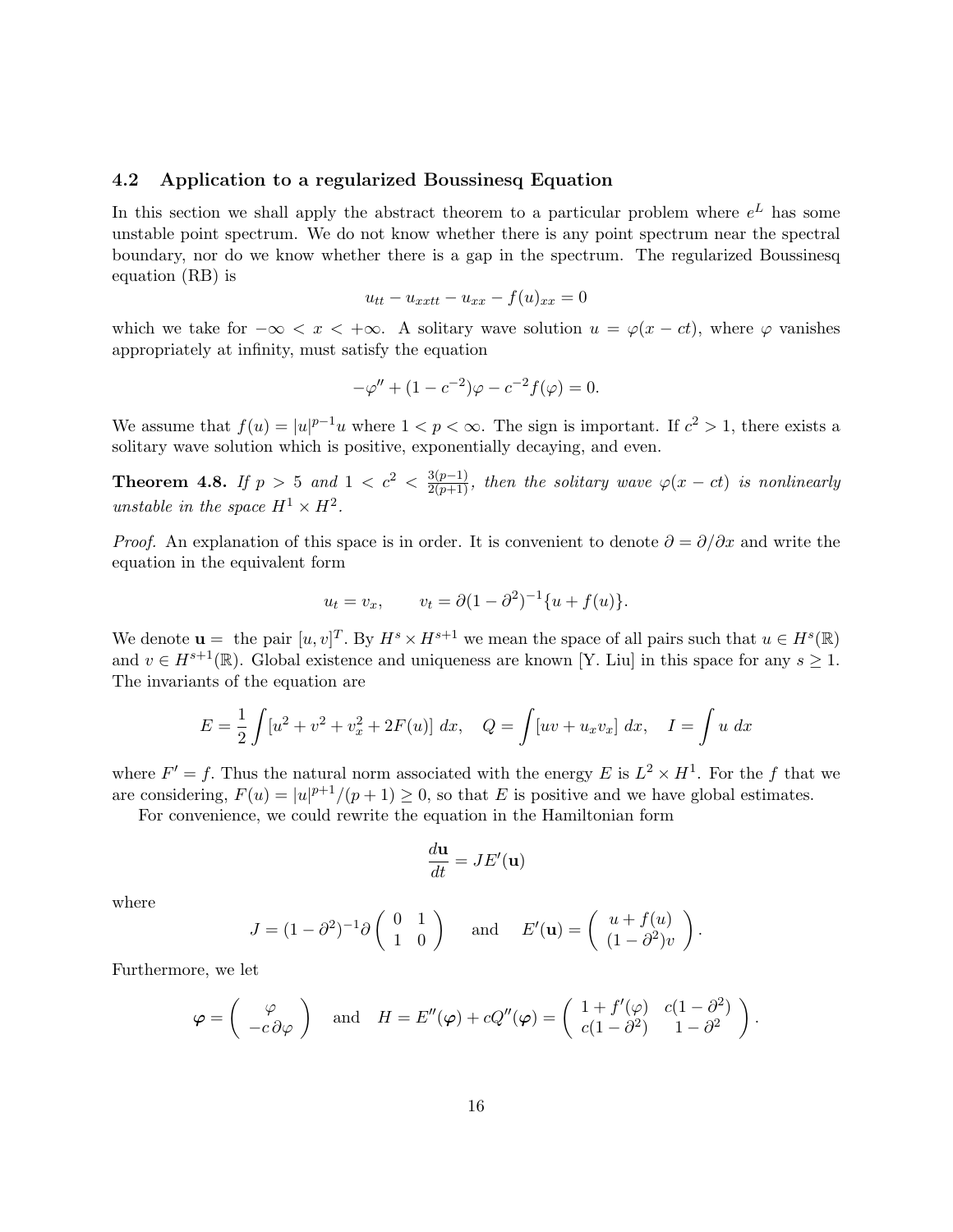Note that the linearized Hamiltonian H has its essential spectrum unbounded both to the left and to the right. Now the change of variables  $\mathbf{u}(x, t) = \varphi(x - ct) + \mathbf{w}(x - ct, t)$  leads to the equation

$$
\frac{d\mathbf{w}}{dt} = L\mathbf{w} + F(\mathbf{w})
$$

where

$$
L = JH = A + K = \begin{pmatrix} c\partial & \partial \\ \partial(1 - \partial^2)^{-1} & c\partial \end{pmatrix} + \begin{pmatrix} 0 & 0 \\ \partial(1 - \partial^2)^{-1}f'(\varphi) & 0 \end{pmatrix}
$$

is the linearized generator and

$$
F(\mathbf{w}) = F\begin{pmatrix} w \\ y \end{pmatrix} = \begin{pmatrix} 0 \\ \partial(1-\partial^2)^{-1}[f(\varphi+w) - f(\varphi) - f'(\varphi)w] \end{pmatrix}
$$

is the nonlinear operator.

We apply Theorem 4.4 to the equation and the space  $X = H^1 \times H^2$ . On this space X, the operator L generates a strongly continuous semigroup because  $A$  is skew-adjoint and  $K$  is a bounded operator. Furthermore, it is known [Pego-Weinstein 1992] using the Evans function that, under the assumptions of Theorem 4.8, L has an eigenvalue (point spectrum)  $\lambda$  with  $\Re \lambda > 0$ . Thus conditions (i) and (ii) of Theorem 1 are satisfied.

It remains to check condition (iii). We have

$$
||F(\mathbf{w})|| = ||\partial (1 - \partial^2)^{-1}[f(\varphi + w) - f(\varphi) - f'(\varphi)w]||_{H^2}
$$
  
\n
$$
\leq ||f(\varphi + w) - f(\varphi) - f'(\varphi)w||_{H^1}
$$
  
\n
$$
\leq C|||\varphi|^{p-2} + |w|^{p-2})w^2||_{H^1}
$$
  
\n
$$
\leq C(||w||_{H^1}^2 + ||w||_{H^1}^p)
$$
  
\n
$$
\leq C'||\mathbf{w}||_X^2
$$

for  $\|\mathbf{w}\|_X^2 \leq 1$  since  $H^1 \subset L^{\infty}$  and  $p \geq 2$ . Therefore all the conditions of Theorem 4.4 are satisfied, so that the nonlinear instability is proven.  $\Box$ 

According to the remark at the end of the previous section, the escape time occurs logarithmically soon. This excludes the trivial apparent instability due to a solitary wave traveling at a slightly different speed c', which merely separates linearly soon because  $\|\boldsymbol{\varphi}_{c'}(x-c't) - \boldsymbol{\varphi}_c(x-ct)\| = O(t)$ . Orbital instability is also true but we omit the proof.

## 4.3 Application to the Kuramoto-Sivashinsky equation

The equation is

$$
u_t + u_{xxxx} + u_{xx} + uu_x = 0.
$$

It is a one-dimensional model in the theory of flame propagation. There are many numerical and some theoretical results showing that some of its solutions engage in very complicated dynamical behavior. It has many traveling wave solutions  $u = \phi(x - ct)$  for which the two limits

$$
b_{\pm} = \lim_{t \to \pm \infty} \phi(\xi)
$$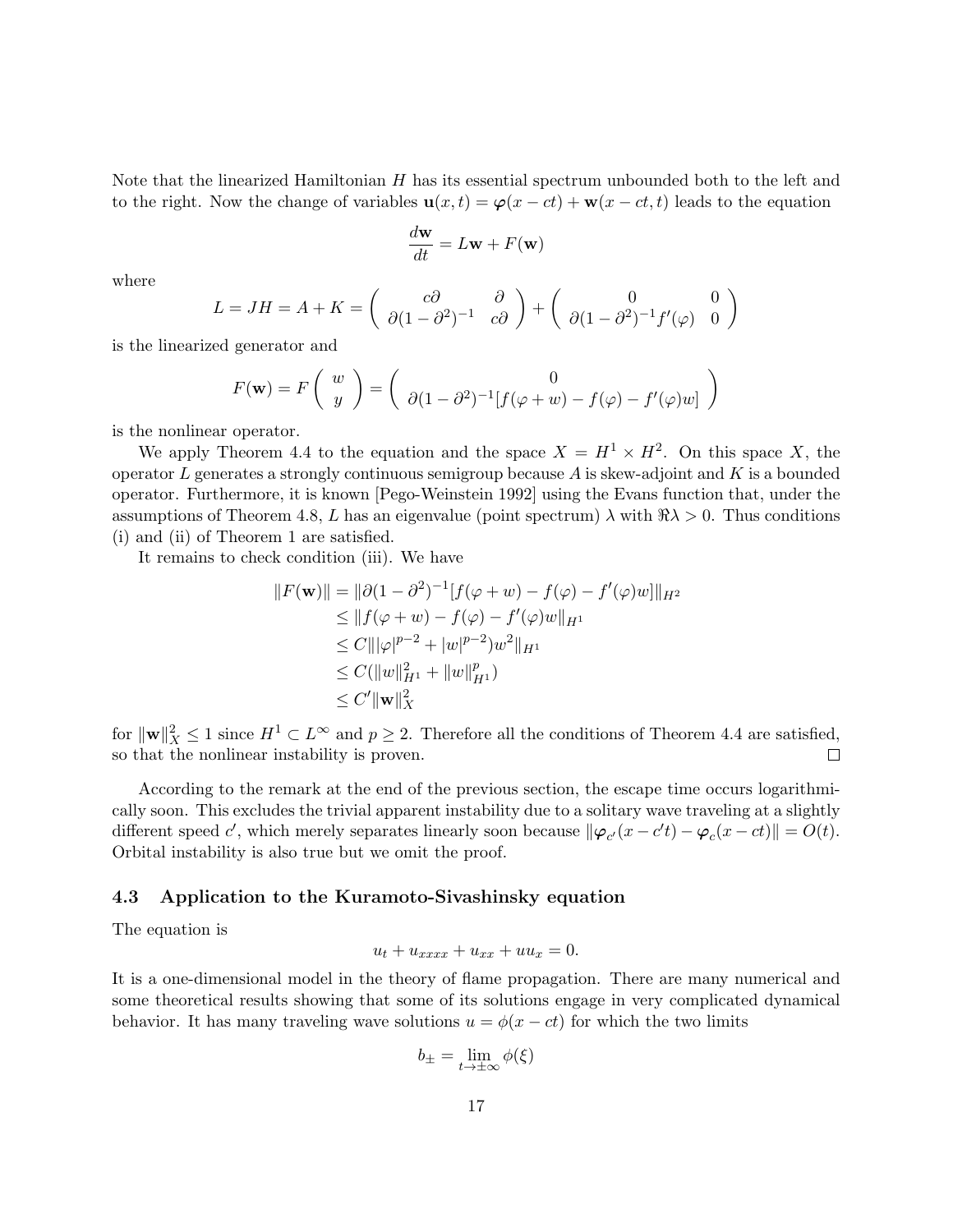exist [Troy 1989]. These  $\phi(\xi)$  have multiple maxima and minima. The following theorem [Wang-S 2002] asserts their instability.

**Theorem 4.9.** Any such traveling wave is nonlinearly unstable under  $H^1(\mathbb{R})$  perturbations. That is, there exists an  $\epsilon_0 > 0$  and a family of solutions  $u^{\delta}(t, x)$  such that

$$
||u^{\delta}(0,\cdot)-\phi(\cdot)||_{H^1}<\delta \qquad (0<\delta\leq \delta_0)
$$

but

$$
\sup_{0\leq t\leq C|\log\delta|}||u^{\delta}(t,\cdot)-\phi(\cdot-ct)||_{H^1}>\epsilon_0.
$$

A traveling wave solution  $u = \phi(x - ct)$  satisfies, after one integration, the third-order equation

$$
\phi''' + \phi' + \frac{1}{2}(\phi - c)^2 = k \tag{4.11}
$$

where k is a constant. A special case is a steady state  $c = 0$ . This ordinary differential equation has been studied extensively. Numerical studies indicate the existence of heteroclinic and homoclinic orbits, as well as periodic and quasiperiodic solutions. Theoretical results include the existence of periodic solutions and heteroclinic orbits . In particular, Troy proved that if  $k = 1$ , there exist at least two distinct odd solutions of (4.11) such that  $\phi(x) \to c \mp \sqrt{2}$  as  $x \to \pm \infty$ . He conjectured that there are an infinite number of different ones. Furthermore for  $k \neq 1$  there are probably many others.

We will show that the essential spectrum of the linearized generator meets the right half-plane and thus generates modes  $e^{\lambda t}$  with  $\mathcal{R}\lambda > 0$ . In fact, we write the linearized generator after translation as

$$
L = L_0 - (\phi - b_+ - c)\partial - \phi_x, \text{ where } L_0 = -\partial^4 - \partial^2 - b_+\partial.
$$

Assume  $b_ - = 0$ . By Fourier transformation,  $L_0$  has unstable essential spectrum while the last two terms define a relatively compact operator. In this way we will prove that  $e^{tL}$  has essential spectrum outside the closed unit disk.

Note that the nonlinear term  $uu_x$  is not a bounded operator on  $H^1$ . However, a generalization of Theorem 4.4 allows two different Banach spaces  $X \subset Z$ , the linear semigroup is *smoothing* (mapping Z into X), while the nonlinear term loses regularity (mapping X into Z). The gain and loss of regularity compensate for each other.

#### **Theorem 4.10.** Assume the following.

(i) X, Z are two Banach spaces with  $X \subset Z$  and  $||u||_Z \leq C_1||u||_X$  for  $u \in X$ .

(ii) L generates a strongly continuous semigroup  $e^{tL}$  on the space Z, and the semigroup  $e^{tL}$ maps Z into X for  $t > 0$ , and  $\int_0^1 ||e^{tL}||_{Z\rightarrow X} dt = C_4 < \infty$ .

(iii) The spectrum of  $e^L$  meets the exterior of the unit disk.

 $(iv)F: X \to Z$  is continuous and  $\exists \rho_0 > 0, C_3 > 0, \alpha > 1$  such that  $||F(u)||_Z \leq C_3||u||_X^{\alpha}$  for  $||u||_X < \rho_0$ .

Then the zero solution of  $(1.1)$  is nonlinearly unstable in the space X.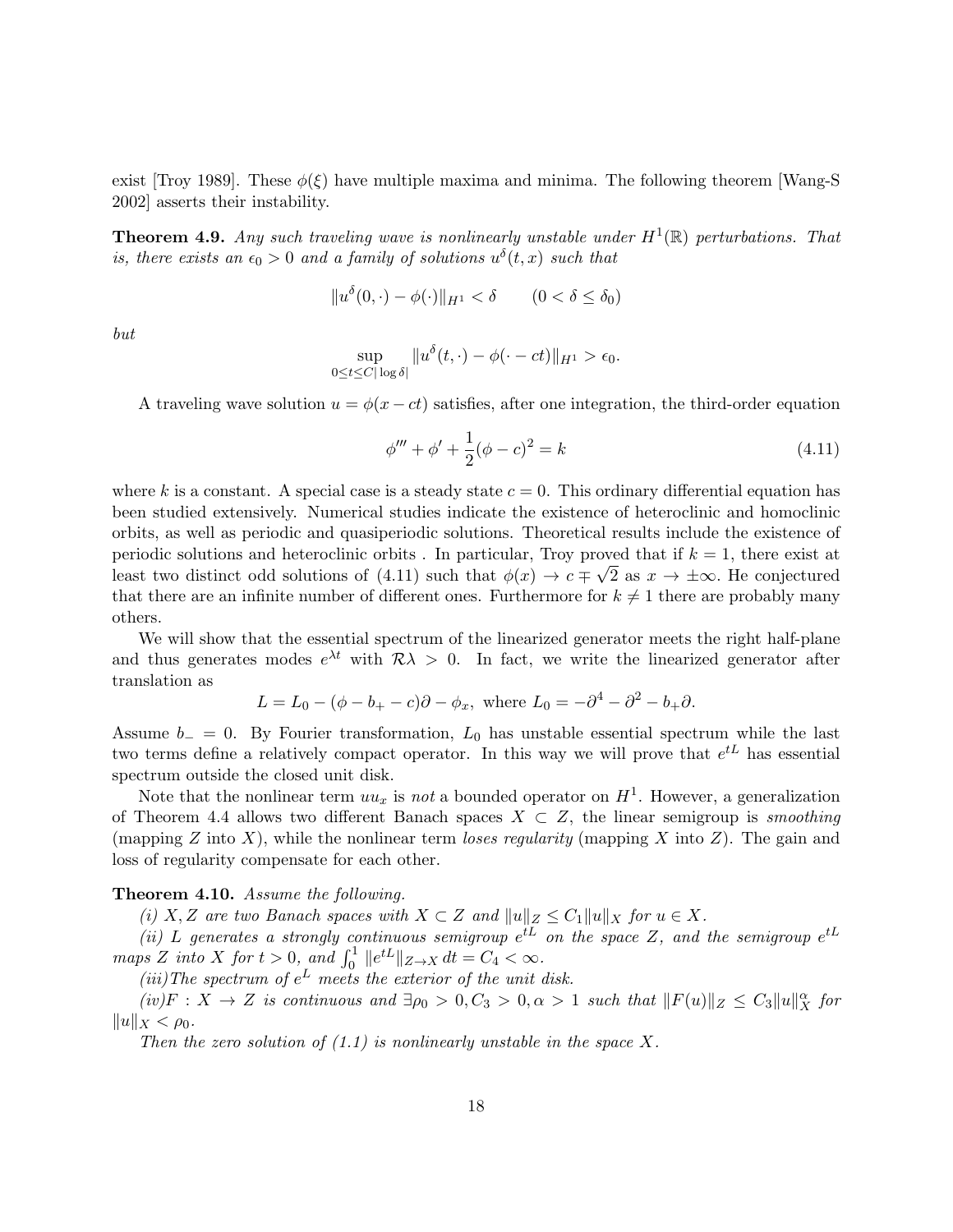Long **exercise**: Prove it, generalizing Theorem 4.4.

We take  $Z = L^2(\mathbb{R})$  and  $X = H^1(\mathbb{R})$ .  $F(w) = -ww_x$ . Note that F maps  $H^1(\mathbb{R})$  into  $L^2(\mathbb{R})$ and satisfies

$$
||F(w)||_{L^2} \le ||w||_{H^1}^2.
$$

This is Condition (iv) with  $\alpha = 2$ . The following lemma proves Condition (ii).

**Lemma 4.11.** Let  $\phi \in L^{\infty}(\mathbb{R})$ ,  $\phi_x \in L^2(\mathbb{R})$ ,  $\chi_{[0,\infty)}(\phi - b_+) \in L^2(\mathbb{R})$ . Then

$$
||e^{tL}||_{L^2 \to H^1} \leq Ct^{-\frac{1}{4}}, \quad for \quad 0 < t \leq 1,
$$
  

$$
||e^{tL}||_{H^1 \to H^1} \leq C < \infty, \quad for \quad 0 \leq t \leq 1,
$$

*Proof.* By Fourier transformation, the essential spectrum of  $L_0$  on  $H^1(\mathbb{R})$  is

$$
\sigma_e(L_0) \supset \{-\xi^4 + \xi^2 - ib_+\xi \ : \ \xi \in \mathbb{R}\}.
$$

This curve meets the vertical lines  $Re\lambda = \alpha$  for  $-\infty < \alpha \leq \frac{1}{4}$  $\frac{1}{4}$  because  $-\infty < -\xi^4 + \xi^2 \leq \frac{1}{4}$  $\frac{1}{4}$ . We then prove that the same curve belongs to the essential spectrum of L. This implies Condition (iii). **Exercise:** Use this to prove the lemma, first for  $L_0$  and then for  $L$ . П

## 5 General theory of solitary waves

## 5.1 General framework for solitary wave solutions of a Hamiltonian system

Following [Grillakis-Shatah-S 1987,1990], we consider

$$
\frac{du}{dt} = JE'(u(t)), \quad u(t) \in X,\tag{5.1}
$$

where X is a Hilbert space, J is a closed linear operator on X which is skew  $(J^* = -J)$ , and  $E: X \to \mathbb{R}$  is twice Frechet-differentiable with derivative E'. Furthermore, there is a group G of transformations acting unitarily on  $X$ , meaning that there is a mapping  $T$  from  $G$  to unitary operators on X. We assume that G leaves the equation invariant. Its derivative, denoted by  $T_{\omega}$ , is a skew-adjoint operator on X.

**Definition.** A "solitary wave" is a solution of the special form  $u(t) = T(\exp \omega t)\phi$ , where  $\omega \in \mathfrak{g}$ , the Lie algebra, and  $\phi \in X$ . Linearizing around such a solitary wave, we get the equation

$$
\frac{dv}{dt} = JHv(t), \quad H = E''(\phi) - Q''_{\omega}(\phi), \quad Q_{\omega}(\phi) = \frac{1}{2} \langle J^{-1}T'_{\omega}\phi, \phi \rangle \tag{5.2}
$$

Thus  $JH$  is the linearized generator. Although H is self-adjoint and J is skew-adjoint, these two operators do not commute. The spectrum of  $JH$  is symmetric across both axes R and  $i\mathbb{R}$ . So linearized stability would mean that all of its spectrum belongs to *i*R. However, our goal is to find verifiable conditions for stability on the simpler operator H.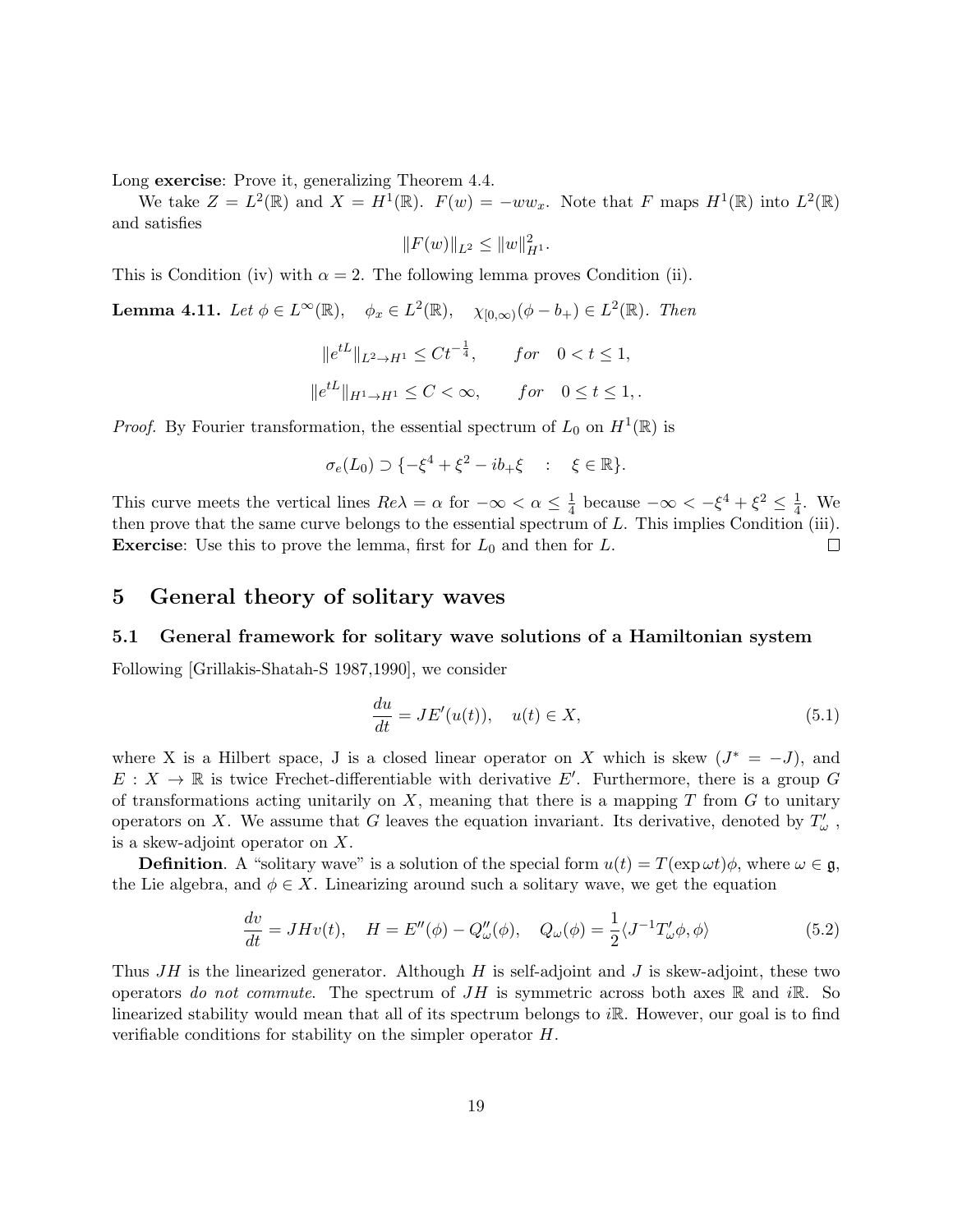Let's specialize to  $G = \mathbb{R}$  under addition, with q also identified as  $\mathbb{R}$ . Then a "solitary wave" is  $u(t) = T(\omega t) \phi$  with  $\omega \in \mathbb{R}$ . Invariance means that

$$
T(s+r)=T(s)T(r),\ \ \|T(s)u\|=\|u\|,\ \ E(T(s)u)=E(u),\ \ T(s)J=JT^*(-s).
$$

The generator of the group  $T(\cdot)$  of unitary operators is denoted  $T'(0)$ .  $T'(0)$  is a skew-adjoint operator on X with a dense domain  $D(T'(0))$ . Let's assume that J is skew (on its domain) and 1-1 onto (this can be generalized). Assume that  $J^{-1}T'(0)$  extends to a bounded operator on X. Another invariant is

$$
Q(v) = \frac{1}{2} \langle J^{-1}T'(0)v, v \rangle.
$$

**Exercise:** Show that  $Q(T(s)v) = Q(v)$  for all  $v \in X$ ,  $s \in \mathbb{R}$ . **Exercise:** Show that, formally, for a solution of  $(5.1)$ ,  $E(u(t))$  and  $Q(u(t))$  are independent of t.

## Example 1: Smooth peakons with  $k > 0$ .

$$
u_t - u_{txx} + 3uu_x + 2ku_x = 2u_xu_{xx} + uu_{xxx}
$$
\n(5.3)

Look for a traveling wave solution  $u(x, t) = \phi(x - \omega t)$ ,  $\omega =$  constant, decaying at  $\infty$ . Get the ODE  $(\omega - \phi)\phi_x^2 = (\omega - 2k - \phi)\phi^2$ . For  $\omega > 2k$ , there exists a peakon that looks like the one for  $k = 0$ except that it is *smooth*.

**Exercise:** Explain why the previous proof fails for  $k > 0$ , while the proof to follow fails for  $k = 0$ . The group  $G = \mathbb{R}$  acts on  $X = H^1(\mathbb{R})$  by  $u(x) \to u(x - s)$  (translation). The skew operator is  $J=\frac{1}{2}$  $\frac{1}{2}\partial(1-\partial^2)^{-1}$ . The invariants are

$$
Q(u) = -\int_{\mathbb{R}} (u^2 + u_x^2) dx, \quad E(u) = -\int_{\mathbb{R}} (u^3 + uu_x^2 + 2ku^2) dx.
$$

**Exercise:** Verify that the solitary wave minimizes E subject to  $Q = \text{const.}$  Verify that  $Q$  comes from J by the general formula above.

## Example 2: NLS.

$$
iu_t - \Delta u - |u|^{p-1}u = 0, \quad x \in \mathbb{R}^n
$$
\n
$$
(5.4)
$$

where  $u = u(r, t)$  vanishes in some sense as  $r = |x| \rightarrow \infty$ . A solitary wave solution is  $u =$  $\exp(i\omega t)\phi(x)$  where  $\phi > 0$  satisfies the PDE

$$
\Delta \phi + \omega \phi + |\phi|^{p-1} \phi = 0
$$

for  $\omega < 0$  and  $1 < p < 1 + \frac{4}{n-2}$ . The space is  $X = H_r^1(\mathbb{R})$ , the  $H^1$  complex-valued functions that are radial. We can regard  $\mathbb{C} = \mathbb{R}^2$ . The group  $G = \mathbb{R}$  acts on X by  $u \to \exp(is)u$  (phase change). The skew operator is  $J =$  multiplication by i. The invariants are

$$
E(u) = \int_{\mathbb{R}^n} \left\{ \frac{1}{2} |\nabla u|^2 - \frac{1}{p+1} |u|^{p+1} \right\} dx, \quad Q(u) = \int_{\mathbb{R}^n} \frac{1}{2} |u|^2 dx.
$$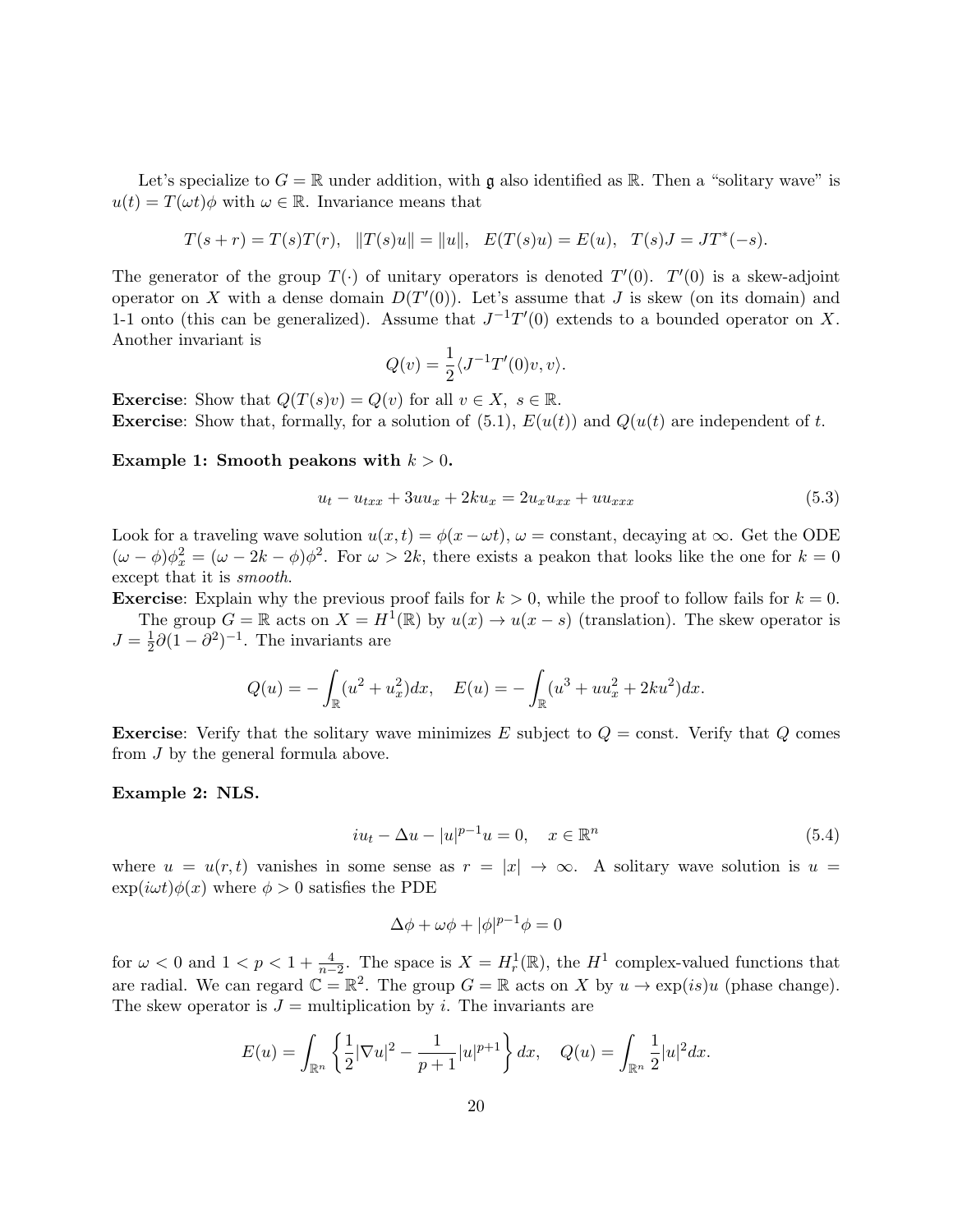Exercise: Verify that Q comes from J by the general formula above.

#### Return to general discussion.

In the abstract setting, we make the following assumptions.

Assumption 1: Local existence of solutions of the evolution equation, with invariants.

Assumption 2: Existence of solitary waves  $\phi_{\omega}$  depending on the parameter  $\omega$ . They solve the stationary equation  $E'(\phi_\omega) = \omega Q'(\phi_\omega)$  with  $\phi_\omega$  belonging to the appropriate domain and  $T'(0)\phi_\omega \neq 0$ . We have:

> $d(\omega) = E(\phi_{\omega}) - \omega Q(\phi_{\omega})$  scalar  $0 = E'(\phi_\omega) - \omega Q'(\phi_\omega)$  vector  $H_{\omega} = E''(\phi_{\omega}) - \omega Q''(\phi_{\omega})$  operator

**Exercise:**  $T'(0)\phi_\omega$  belongs to the kernel of  $H_\omega$ .

**Theorem 5.1.** Let  $\text{ker}(H_{\omega}) = T'(0)\phi_{\omega}$  and let  $H_{\omega}$  have exactly one negative eigenvalue and all its other spectrum positive and bounded away from 0. Assume  $d''(\omega) \neq 0$ . Then the solitary wave is stable (that is, nonlinearly orbitally stable) if and only if  $d''(\omega) > 0$ .

This stability means that

$$
\sup_{0\leq t<\infty} \inf_{s\in\mathbb{R}} \|u(t)-T(s)\phi_{\omega}\|_X < \epsilon \quad \text{if} \quad \|u(0)-\phi_{\omega}\|_X < \delta.
$$

### 5.2 Flavor of the proof

Idea: The solution remains on the manifold  $Q = constant$ , so we just need to check the linearized operator on  $Q'(\phi)^{\perp}$ , which is why we can allow a negative eigenvalue. We are assuming that H has mostly positive spectrum, which is a linear stability condition, and we just have to check the one remaining direction, which turns out to be controlled entirely by the sign of  $d''(\omega)$ . We can think of  $\phi$  as providing the minimum of E subject to the constraint  $Q = constant$ , and regard  $\omega$  as the Lagrange multiplier. Through most of the proof,  $\omega$  is fixed so we often write  $\phi = \phi_{\omega}$ .

A key calculation: the derivative of  $d(\omega)$  is

$$
d'(\omega) = \left\langle E'(\phi) - \omega Q'(\phi), \frac{d\phi}{d\omega} \right\rangle - Q(\phi) = -Q(\phi), \quad d''(\omega) = -\left\langle Q'(\phi), \frac{d\phi}{d\omega} \right\rangle.
$$

But  $0 = E'(\phi) - \omega Q'(\phi)$  implies  $H(d\phi/d\omega) = Q'(\phi)$ , so that

$$
d''(\omega) = -\left\langle H \frac{d\phi}{d\omega}, \frac{d\phi}{d\omega} \right\rangle. \tag{5.5}
$$

There are two geometric structures in X: the 2D surface  $(s, \omega) \to T(s) \phi_\omega$  and the level hypersurfaces of Q. For fixed  $\omega$ , consider the tubular neighborhood

$$
U_{\epsilon} = \{ u \in X : \inf_{s \in \mathbb{R}} ||u - T(s)\phi|| < \epsilon \}.
$$

Stability: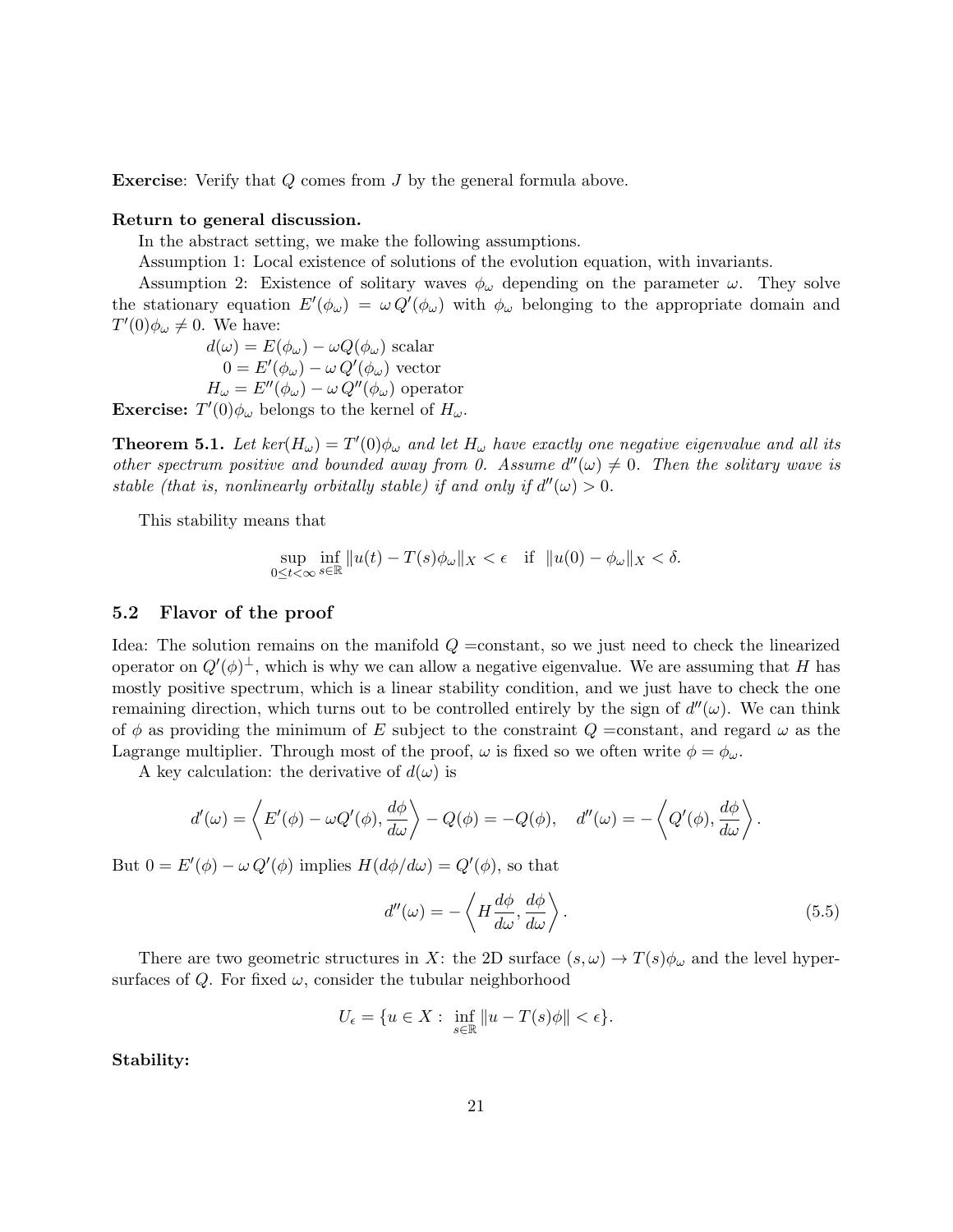The assumption  $d''(\omega) > 0$  means that  $d\phi/d\omega$  is a negative vector for H. If  $y \in Q'(\phi)^{\perp}$ , then  $0 = \langle Q'(\phi), y \rangle = \langle H(d\phi/d\omega), y \rangle$ . Therefore y points outside the negative cone of H. (Why?) That is,

$$
\langle Hy, y \rangle > 0, \quad \forall y \ \in Q'(\phi)^{\perp}.
$$

This is our stability condition in linearized form. In order to obtain nonlinear stability, we first show that this linear stability condition provides a lower bound for  $E(u) - E(\phi)$ .

**Lemma 5.2** (Main Lemma). Fix  $\omega$  and let  $\phi = \phi_{\omega}$ . Let  $d''(\omega) > 0$ . The  $\exists C > 0, \epsilon > 0$  such that

$$
E(u) - E(\phi) \ge C \inf_{s \in \mathbb{R}} ||u - T(s)\phi||^2, \quad \forall u \in U_{\epsilon}, \ Q(u) = Q(\phi).
$$

We omit the proof.

*Proof of stability.* By contradiction. If unstable,  $\exists \delta_0 > 0$  and a sequence  $u_n(0)$  such that

$$
||u_n(0) - \phi|| \to 0 \quad \text{but } \sup_{0 \le t < \infty} \inf_s ||u_n(t) - T(s)\phi|| \ge \delta_0.
$$
 (5.6)

Choose  $\|u_n(0) - \phi\| < \epsilon/2$ . By Assumption 1, we can pick the first time  $t_n$  for which

$$
\inf_{s} ||u_n(t_n) - T(s)\phi|| = \min(\delta_0, \epsilon/2).
$$

Then by the invariance of  $E$  and  $Q$ ,

$$
E(u_n(t_n)) = E(u_n(0)) \to E(\phi), \quad Q(u_n(t_n)) = Q(u_n(0)) \to Q(\phi).
$$

Now choose  $v_n$  such that  $Q(v_n) = Q(\phi)$  and  $||v_n - u_n(t_n)|| \to 0$ . Exercise: How do we do this?

Then  $E(v_n) - E(u_n(t_n)) \to 0$ , so that  $E(v_n) \to E(\phi)$ . Applying the Main Lemma to  $v_n$ , we see that  $\inf_s ||v_n - T(s)\phi|| \to 0$ , so that  $\inf_s ||u_n(t_n) - T(s)\phi|| \to 0$ , which contradicts the instability  $\Box$ presumption.

#### Instability:

**Lemma 5.3.** Let  $d''(\omega) < 0$ . Then E restricted to  $Q = const$  is NOT locally minimized at  $\phi_{\omega}$ .

*Proof.* We'll use the dependence on  $\omega$ . Let  $\chi$  be the negative eigenvector of H. This is the unstable direction. From  $d''(\omega) < 0$  we have  $\langle Q'(\phi_{\omega}), d\phi_{\omega}/d\omega \rangle > 0$ . Consider the curve  $\Omega \to \phi_{\Omega}$  in X for  $\Omega$  near  $\omega$ . By the IFT, we locally find  $\Omega(s)$  that solves the equation  $Q(\phi_{\Omega(s)} + s\chi) = Q(\phi_{\omega})$ . Now if we Taylor expand  $E(\phi_{\Omega} + s\chi) - \Omega Q(\phi_{\Omega} + s\chi)$  around  $\phi_{\Omega}$  and then put  $\Omega = \Omega(s)$ , we can get  $E(\phi_{\Omega(s)} + s\chi)) < E(\phi_\omega)$  for small s.  $\Box$ 

Proof of instability (sketch). In fact, we can find a vector y for which  $\langle Hy, y \rangle < 0$  and  $\langle Q'(\phi), y \rangle = 0$ . Choose a curve  $\psi(\cdot)$  on the hypersurface  $Q = \text{const}$  such that  $\psi(0) = y$ ,  $\psi(0) = \phi$ . Then  $E(\psi(s))$ has a strict local maximum at  $s = 0$  since

$$
E(\psi) = \langle E'(\phi) - \omega Q'(\phi), y \rangle = 0, \quad E(\psi) = \langle Hy, y \rangle < 0
$$